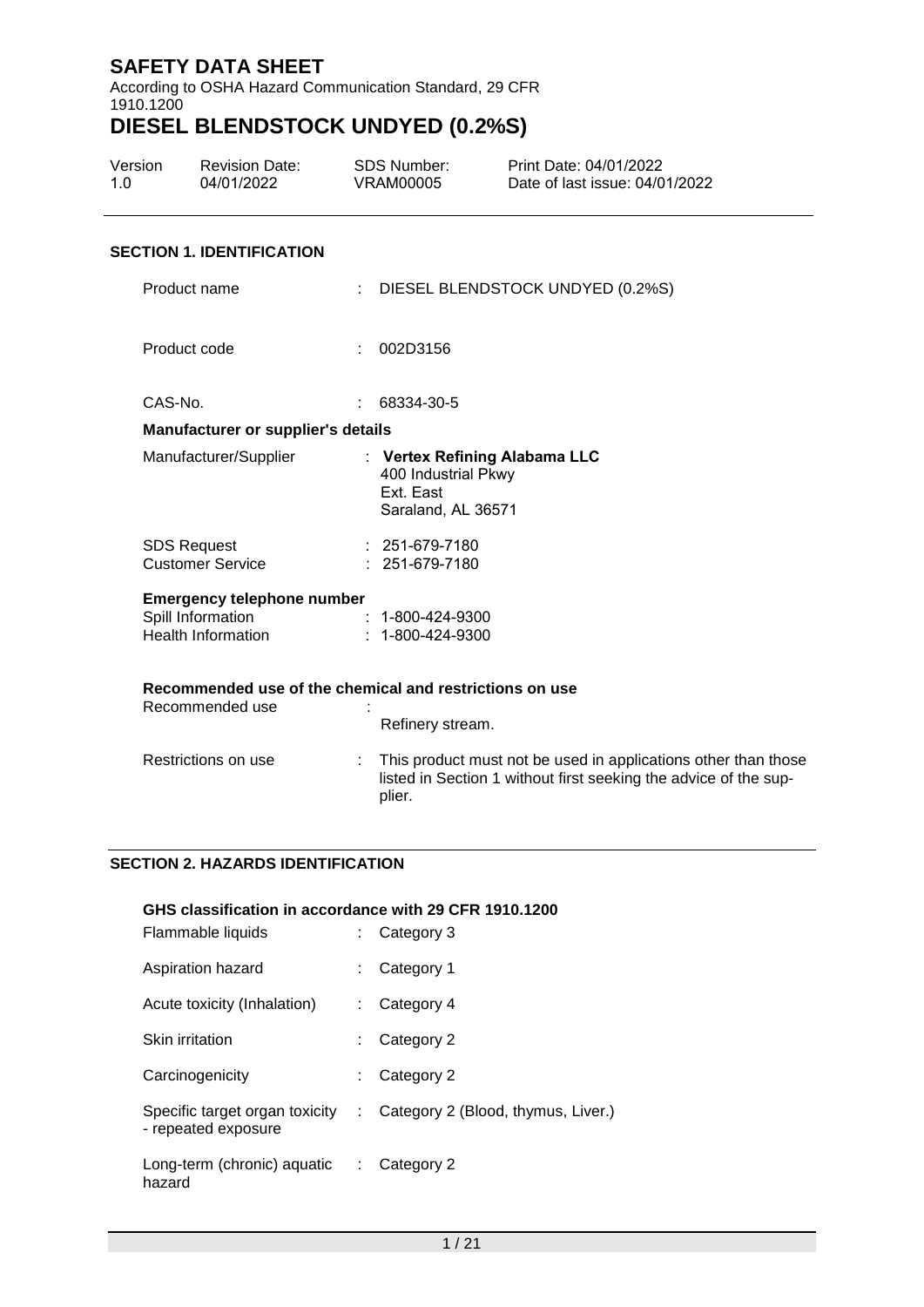According to OSHA Hazard Communication Standard, 29 CFR 1910.1200

| Version<br>1.0 | <b>Revision Date:</b><br>04/01/2022            | <b>SDS Number:</b><br><b>VRAM00005</b>                                                                  | Print Date: 04/01/2022<br>Date of last issue: 04/01/2022                                                                                                                                                                                                                                                                                                                                                                                                                                                                                                                                                                                                                                                                                                                                                         |
|----------------|------------------------------------------------|---------------------------------------------------------------------------------------------------------|------------------------------------------------------------------------------------------------------------------------------------------------------------------------------------------------------------------------------------------------------------------------------------------------------------------------------------------------------------------------------------------------------------------------------------------------------------------------------------------------------------------------------------------------------------------------------------------------------------------------------------------------------------------------------------------------------------------------------------------------------------------------------------------------------------------|
|                | <b>GHS label elements</b><br>Hazard pictograms |                                                                                                         |                                                                                                                                                                                                                                                                                                                                                                                                                                                                                                                                                                                                                                                                                                                                                                                                                  |
|                | Signal word                                    | Danger                                                                                                  |                                                                                                                                                                                                                                                                                                                                                                                                                                                                                                                                                                                                                                                                                                                                                                                                                  |
|                | <b>Hazard statements</b>                       | PHYSICAL HAZARDS:<br><b>HEALTH HAZARDS:</b><br>H315 Causes skin irritation.<br>H332 Harmful if inhaled. | H226 Flammable liquid and vapour.<br>H304 May be fatal if swallowed and enters airways.<br>H373 May cause damage to organs (Blood, Liver, thymus)<br>through prolonged or repeated exposure.<br>H351 Suspected of causing cancer.<br><b>ENVIRONMENTAL HAZARDS:</b><br>H411 Toxic to aquatic life with long lasting effects.                                                                                                                                                                                                                                                                                                                                                                                                                                                                                      |
|                | Precautionary statements                       | <b>Prevention:</b><br>stood.<br>No smoking.<br>ment.<br>face protection.                                | P201 + P202 Obtain special instructions before use. Do not<br>handle until all safety precautions have been read and under-<br>P210 Keep away from heat/sparks/open flames/hot surfaces.<br>P233 Keep container tightly closed.<br>P240 Ground/bond container and receiving equipment.<br>P241 Use explosion-proof electrical/ ventilating/ lighting equip-<br>P242 Use only non-sparking tools.<br>P243 Take precautionary measures against static discharge.<br>P260 Do not breathe dust/ fume/ gas/ mist/ vapours/ spray.<br>P261 Avoid breathing dust/ fume/ gas/ mist/ vapours/ spray.<br>P264 Wash hands thoroughly after handling.<br>P271 Use only outdoors or in a well-ventilated area.<br>P273 Avoid release to the environment.<br>P280 Wear protective gloves/ protective clothing/ eye protection/ |
|                |                                                | <b>Response:</b><br>CENTER/doctor.<br>shower.<br>attention.                                             | P301 + P310 IF SWALLOWED: Immediately call a POISON<br>P302 + P352 IF ON SKIN: Wash with plenty of soap and water.<br>P303 + P361 + P353 IF ON SKIN (or hair): Remove/ Take off<br>immediately all contaminated clothing. Rinse skin with water/<br>P304 + P340 + P312 IF INHALED: Remove victim to fresh air<br>and keep at rest in a position comfortable for breathing. Call a<br>POISON CENTER or doctor/ physician if you feel unwell.<br>P308 + P313 IF exposed or concerned: Get medical advice/<br>P314 Get medical advice/ attention if you feel unwell.                                                                                                                                                                                                                                                |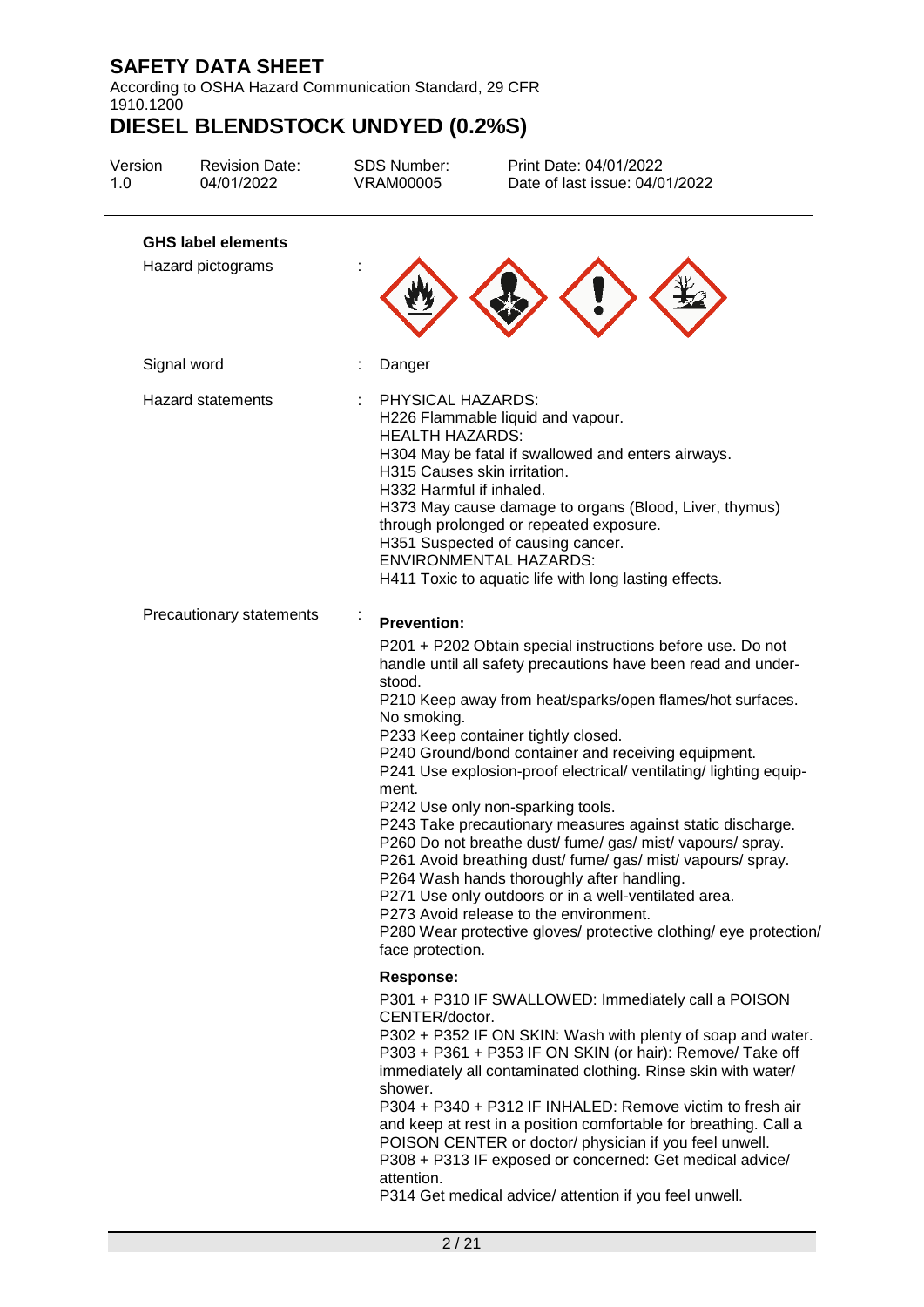According to OSHA Hazard Communication Standard, 29 CFR 1910.1200

# **DIESEL BLENDSTOCK UNDYED (0.2%S)**

| Version | <b>Revision Date:</b> | <b>SDS Number:</b> | Print Date: 04/01/2022         |
|---------|-----------------------|--------------------|--------------------------------|
| 1.0     | 04/01/2022            | VRAM00005          | Date of last issue: 04/01/2022 |

P321 Specific treatment (see supplemental first aid instructions on this label).

P331 Do NOT induce vomiting.

P332 + P313 If skin irritation occurs: Get medical advice/ attention.

P362 + P364 Take off contaminated clothing and wash it before reuse.

P370 + P378 In case of fire: Use appropriate media to extinguish.

P391 Collect spillage.

#### **Storage:**

P403 + P235 Store in a well-ventilated place. Keep cool. P405 Store locked up.

#### **Disposal:**

P501 Dispose of contents and container to appropriate waste site or reclaimer in accordance with local and national regulations.

#### **Other hazards which do not result in classification**

May ignite on surfaces at temperatures above auto-ignition temperature.

Vapour in the headspace of tanks and containers may ignite and explode at temperatures exceeding auto-ignition temperature, where vapour concentrations are within the flammability range.

This material is a static accumulator.

Even with proper grounding and bonding, this material can still accumulate an electrostatic charge.

If sufficient charge is allowed to accumulate, electrostatic discharge and ignition of flammable airvapour mixtures can occur.

This product is intended for use in closed systems only.

The classification of this material is based on OSHA HCS 2012 criteria.

#### **SECTION 3. COMPOSITION/INFORMATION ON INGREDIENTS**

Substance / Mixture : Substance

#### **Hazardous components**

| l Chemical name                                        | Synonyms                                          | CAS-No.    | Concentration (% w/w) |
|--------------------------------------------------------|---------------------------------------------------|------------|-----------------------|
| Fuels, diesel; Gasoil -   Fuels, diesel<br>unspecified | (Flash-point not)<br>more than<br>$60^{\circ}$ C) | 68334-30-5 | 100                   |

#### **Further information**

Contains:

| Chemical name | Identification number | Concentration [%] |
|---------------|-----------------------|-------------------|
| cumene        | 98-82-8. 202-704-5    | $0 - 0.5$         |
| Naphthalene   | 91-20-3, 202-049-5    | $0 - 0.5$         |

#### **SECTION 4. FIRST-AID MEASURES**

If inhaled : Call emergency number for your location / facility.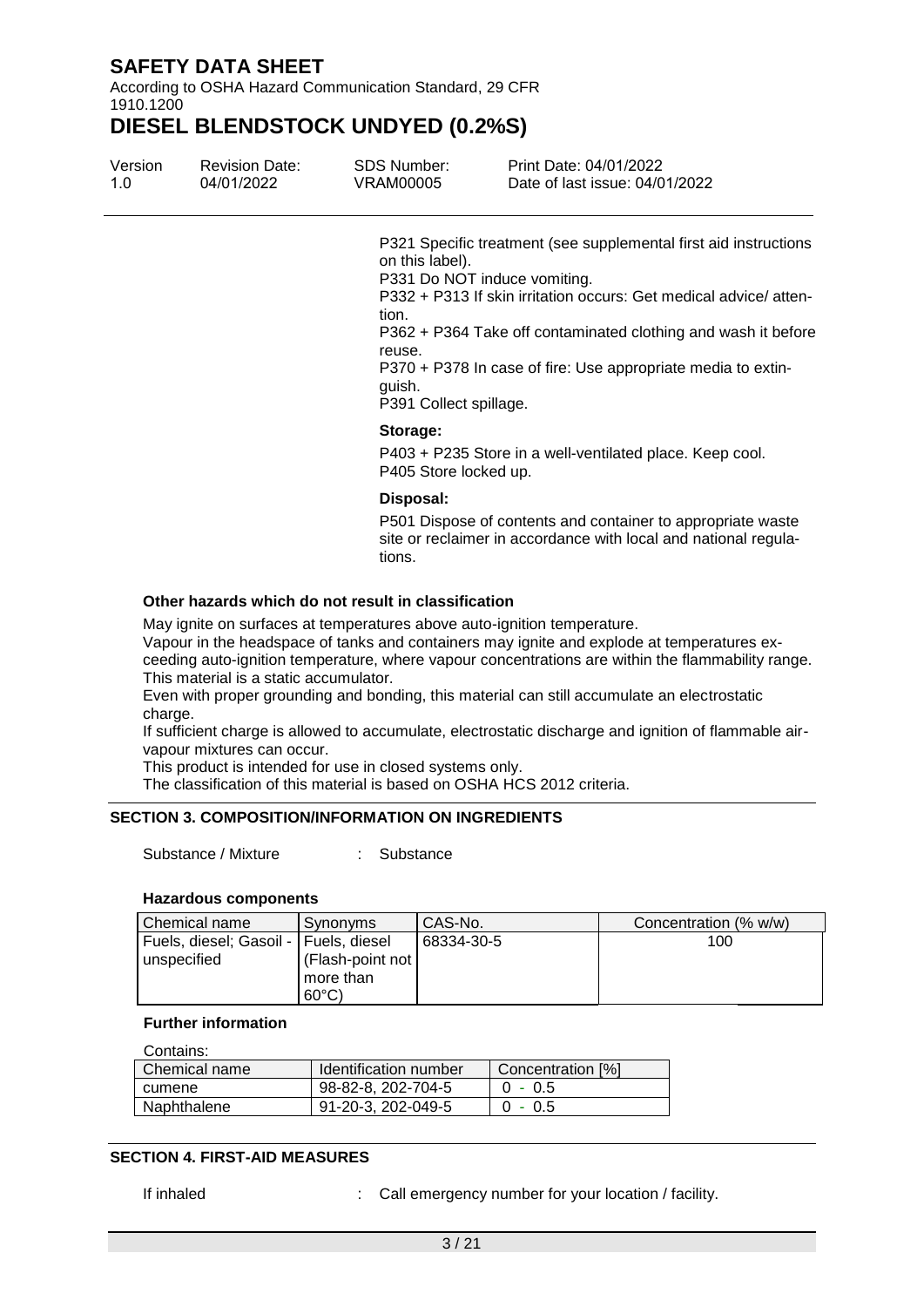According to OSHA Hazard Communication Standard, 29 CFR 1910.1200

| Version<br>1.0 | <b>Revision Date:</b><br>04/01/2022                    |    | SDS Number:<br><b>VRAM00005</b>     | Print Date: 04/01/2022<br>Date of last issue: 04/01/2022                                                                                                                                                                                                                                                                                                                                                                                                                                                                                                                                                                                                                                                                                                                                                                                                  |
|----------------|--------------------------------------------------------|----|-------------------------------------|-----------------------------------------------------------------------------------------------------------------------------------------------------------------------------------------------------------------------------------------------------------------------------------------------------------------------------------------------------------------------------------------------------------------------------------------------------------------------------------------------------------------------------------------------------------------------------------------------------------------------------------------------------------------------------------------------------------------------------------------------------------------------------------------------------------------------------------------------------------|
|                |                                                        |    | the nearest medical facility.       | Remove to fresh air. Do not attempt to rescue the victim un-<br>less proper respiratory protection is worn. If the victim has<br>difficulty breathing or tightness of the chest, is dizzy, vomiting,<br>or unresponsive, give 100% oxygen with rescue breathing or<br>Cardio-Pulmonary Resuscitation as required and transport to                                                                                                                                                                                                                                                                                                                                                                                                                                                                                                                         |
|                | In case of skin contact                                |    | for symptoms to develop.<br>wounds. | Remove contaminated clothing. Immediately flush skin with<br>large amounts of water for at least 15 minutes, and follow by<br>washing with soap and water if available. If redness, swelling,<br>pain and/or blisters occur, transport to the nearest medical<br>facility for additional treatment.<br>When using high pressure equipment, injection of product<br>under the skin can occur. If high pressure injuries occur, the<br>casualty should be sent immediately to a hospital. Do not wait<br>Obtain medical attention even in the absence of apparent                                                                                                                                                                                                                                                                                           |
|                | In case of eye contact                                 | ÷. | rinsing.<br>ment.                   | Immediately flush eye(s) with plenty of water.<br>Remove contact lenses, if present and easy to do. Continue<br>Transport to the nearest medical facility for additional treat-                                                                                                                                                                                                                                                                                                                                                                                                                                                                                                                                                                                                                                                                           |
|                | If swallowed                                           |    |                                     | Call emergency number for your location / facility.<br>If swallowed, do not induce vomiting: transport to nearest<br>medical facility for additional treatment. If vomiting occurs<br>spontaneously, keep head below hips to prevent aspiration.<br>If any of the following delayed signs and symptoms appear<br>within the next 6 hours, transport to the nearest medical facili-<br>ty: fever greater than 101° F (38.3°C), shortness of breath,<br>chest congestion or continued coughing or wheezing.                                                                                                                                                                                                                                                                                                                                                 |
| delayed        | Most important symptoms<br>and effects, both acute and |    | and/or difficulty breathing.        | If material enters lungs, signs and symptoms may include<br>coughing, choking, wheezing, difficulty in breathing, chest<br>congestion, shortness of breath, and/or fever.<br>If any of the following delayed signs and symptoms appear<br>within the next 6 hours, transport to the nearest medical facili-<br>ty: fever greater than 101° F (38.3°C), shortness of breath,<br>chest congestion or continued coughing or wheezing.<br>Respiratory irritation signs and symptoms may include a tem-<br>porary burning sensation of the nose and throat, coughing,<br>Skin irritation signs and symptoms may include a burning sen-<br>sation, redness, swelling, and/or blisters.<br>No specific hazards under normal use conditions.<br>Eye irritation signs and symptoms may include a burning sen-<br>sation, redness, swelling, and/or blurred vision. |
|                | Protection of first-aiders                             |    |                                     | When administering first aid, ensure that you are wearing the<br>appropriate personal protective equipment according to the<br>incident, injury and surroundings.                                                                                                                                                                                                                                                                                                                                                                                                                                                                                                                                                                                                                                                                                         |
|                | Indication of any immediate                            | ÷  |                                     | Call a doctor or poison control center for guidance.                                                                                                                                                                                                                                                                                                                                                                                                                                                                                                                                                                                                                                                                                                                                                                                                      |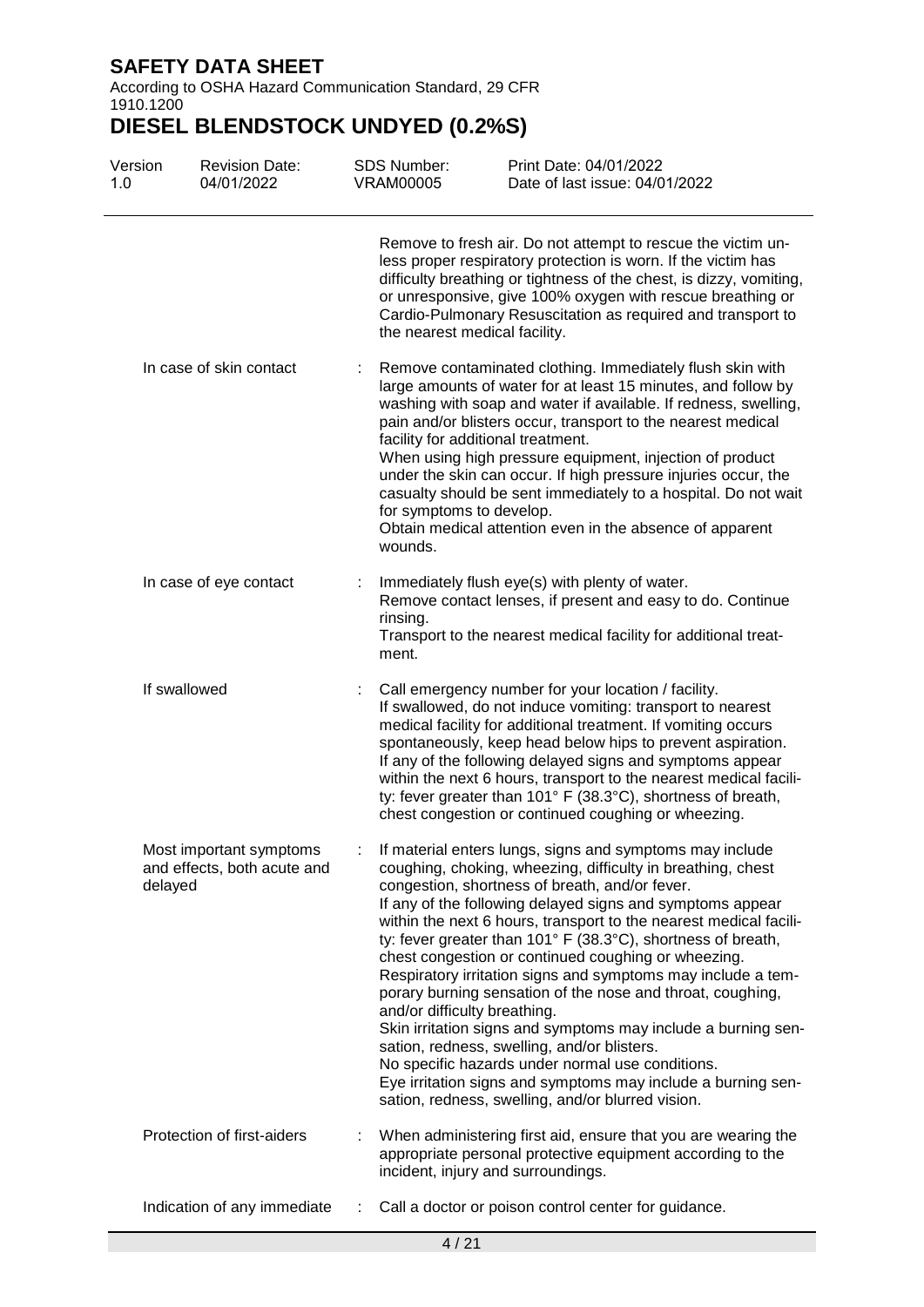According to OSHA Hazard Communication Standard, 29 CFR 1910.1200

# **DIESEL BLENDSTOCK UNDYED (0.2%S)**

| Version | <b>Revision Date:</b> | SDS Number: | Print Date: 04/01/2022         |
|---------|-----------------------|-------------|--------------------------------|
| 1 በ     | 04/01/2022            | VRAM00005   | Date of last issue: 04/01/2022 |
|         |                       |             |                                |

medical attention and special treatment needed

Potential for chemical pneumonitis. Treat symptomatically.

#### **SECTION 5. FIRE-FIGHTING MEASURES**

| Suitable extinguishing media                     |      | Foam, water spray or fog. Dry chemical powder, carbon diox-<br>ide, sand or earth may be used for small fires only.                                                                                                                                                                                                                                                                                                                                                                                                   |
|--------------------------------------------------|------|-----------------------------------------------------------------------------------------------------------------------------------------------------------------------------------------------------------------------------------------------------------------------------------------------------------------------------------------------------------------------------------------------------------------------------------------------------------------------------------------------------------------------|
| Unsuitable extinguishing<br>media                |      | Do not use water in a jet.<br>Simultaneous use of foam and water on the same surface is<br>to be avoided as water destroys the foam.                                                                                                                                                                                                                                                                                                                                                                                  |
| Specific hazards during fire-<br>fighting        | ÷    | Hazardous combustion products may include:<br>A complex mixture of airborne solid and liquid particulates and<br>gases (smoke).<br>Oxides of sulphur.<br>Unidentified organic and inorganic compounds.<br>Carbon monoxide may be evolved if incomplete combustion<br>occurs.<br>Will float and can be reignited on surface water.<br>Flammable vapours may be present even at temperatures<br>below the flash point.<br>The vapour is heavier than air, spreads along the ground and<br>distant ignition is possible. |
| Specific extinguishing meth-<br>ods              | ÷    | Use water spray to cool unopened containers.                                                                                                                                                                                                                                                                                                                                                                                                                                                                          |
| Further information                              |      | Keep adjacent containers cool by spraying with water.<br>If possible remove containers from the danger zone.<br>If the fire cannot be extinguished the only course of action is<br>to evacuate immediately.<br>Contain residual material at affected sites to prevent material<br>from entering drains (sewers), ditches, and waterways.                                                                                                                                                                              |
| Special protective equipment<br>for firefighters | - 11 | Proper protective equipment including chemical resistant<br>gloves are to be worn; chemical resistant suit is indicated if<br>large contact with spilled product is expected. Self-Contained<br>Breathing Apparatus must be worn when approaching a fire in<br>a confined space. Select fire fighter's clothing approved to<br>relevant Standards (e.g. Europe: EN469).                                                                                                                                               |

#### **SECTION 6. ACCIDENTAL RELEASE MEASURES**

| Personal precautions, protec- |  | Do not breathe fumes, vapour.                                    |
|-------------------------------|--|------------------------------------------------------------------|
| tive equipment and emer-      |  | Do not operate electrical equipment.                             |
| gency procedures              |  | Shut off leaks, if possible without personal risks. Remove all   |
|                               |  | possible sources of ignition in the surrounding area and evac-   |
|                               |  | uate all personnel. Attempt to disperse the gas or to direct its |
|                               |  | flow to a safe location for example by using fog sprays. Take    |
|                               |  | precautionary measures against static discharge. Ensure elec-    |
|                               |  | trical continuity by bonding and grounding (earthing) all        |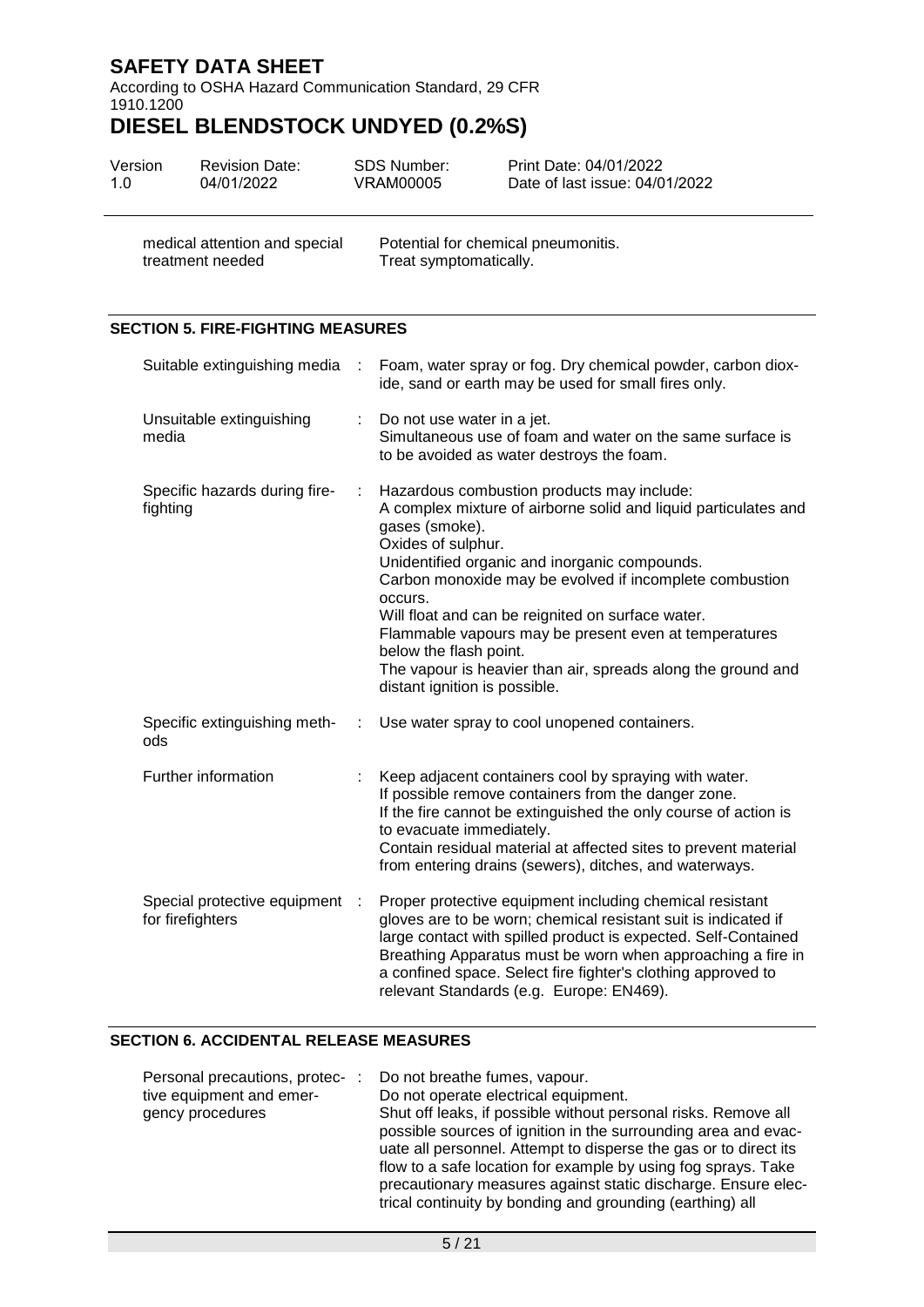According to OSHA Hazard Communication Standard, 29 CFR 1910.1200

| Version<br>1.0 | <b>Revision Date:</b><br>04/01/2022                      |   | <b>SDS Number:</b><br><b>VRAM00005</b>                                    | Print Date: 04/01/2022<br>Date of last issue: 04/01/2022                                                                                                                                                                                                                                                                                                                                                                                                                                                                                                                                                                                                                                                                                                                                                                                                                             |
|----------------|----------------------------------------------------------|---|---------------------------------------------------------------------------|--------------------------------------------------------------------------------------------------------------------------------------------------------------------------------------------------------------------------------------------------------------------------------------------------------------------------------------------------------------------------------------------------------------------------------------------------------------------------------------------------------------------------------------------------------------------------------------------------------------------------------------------------------------------------------------------------------------------------------------------------------------------------------------------------------------------------------------------------------------------------------------|
|                |                                                          |   |                                                                           | equipment. Monitor area with combustible gas meter.                                                                                                                                                                                                                                                                                                                                                                                                                                                                                                                                                                                                                                                                                                                                                                                                                                  |
|                | Environmental precautions                                | ÷ |                                                                           | Take measures to minimise the effects on groundwater.<br>Contain residual material at affected sites to prevent material<br>from entering drains (sewers), ditches, and waterways.<br>Prevent from spreading or entering into drains, ditches or riv-<br>ers by using sand, earth, or other appropriate barriers.                                                                                                                                                                                                                                                                                                                                                                                                                                                                                                                                                                    |
|                | Methods and materials for<br>containment and cleaning up |   |                                                                           | Take precautionary measures against static discharges.<br>For small liquid spills (< 1 drum), transfer by mechanical<br>means to a labeled, sealable container for product recovery or<br>safe disposal. Allow residues to evaporate or soak up with an<br>appropriate absorbent material and dispose of safely. Remove<br>contaminated soil and dispose of safely.<br>For large liquid spills (> 1 drum), transfer by mechanical<br>means such as vacuum truck to a salvage tank for recovery or<br>safe disposal. Do not flush away residues with water. Retain<br>as contaminated waste. Allow residues to evaporate or soak<br>up with an appropriate absorbent material and dispose of<br>safely. Remove contaminated soil and dispose of safely<br>Prevent from spreading or entering into drains, ditches or riv-<br>ers by using sand, earth, or other appropriate barriers. |
|                |                                                          |   |                                                                           | Avoid contact with skin, eyes and clothing.<br>Evacuate the area of all non-essential personnel.<br>Ventilate contaminated area thoroughly.<br>Take precautionary measures against static discharges.<br>Observe all relevant local and international regulations.                                                                                                                                                                                                                                                                                                                                                                                                                                                                                                                                                                                                                   |
|                | Additional advice                                        |   | this Safety Data Sheet.<br>cannot be contained.<br>Annex 1 Regulation 26. | : For guidance on selection of personal protective equipment<br>see Chapter 8 of this Safety Data Sheet.<br>Notify authorities if any exposure to the general public or the<br>environment occurs or is likely to occur.<br>For guidance on disposal of spilled material see Chapter 13 of<br>Local authorities should be advised if significant spillages<br>Maritime spillages should be dealt with using a Shipboard Oil<br>Pollution Emergency Plan (SOPEP), as required by MARPOL                                                                                                                                                                                                                                                                                                                                                                                               |
|                |                                                          |   | 424-8802.<br>8802.                                                        | This material is covered by EPA's Comprehensive Environ-<br>mental Response, Compensation and Liability Act (CERCLA)<br>Petroleum Exclusion. Therefore, releases to the environment<br>may not be reportable under CERCLA.<br>U.S. regulations may require reporting releases of this materi-<br>al to the environment which exceed the reportable quantity<br>(refer to Section 15) to the National Response Center at (800)<br>Under Section 311 of the Clean Water Act (CWA) this material<br>is considered an oil. As such, spills into surface waters must<br>be reported to the National Response Center at (800) 424-                                                                                                                                                                                                                                                         |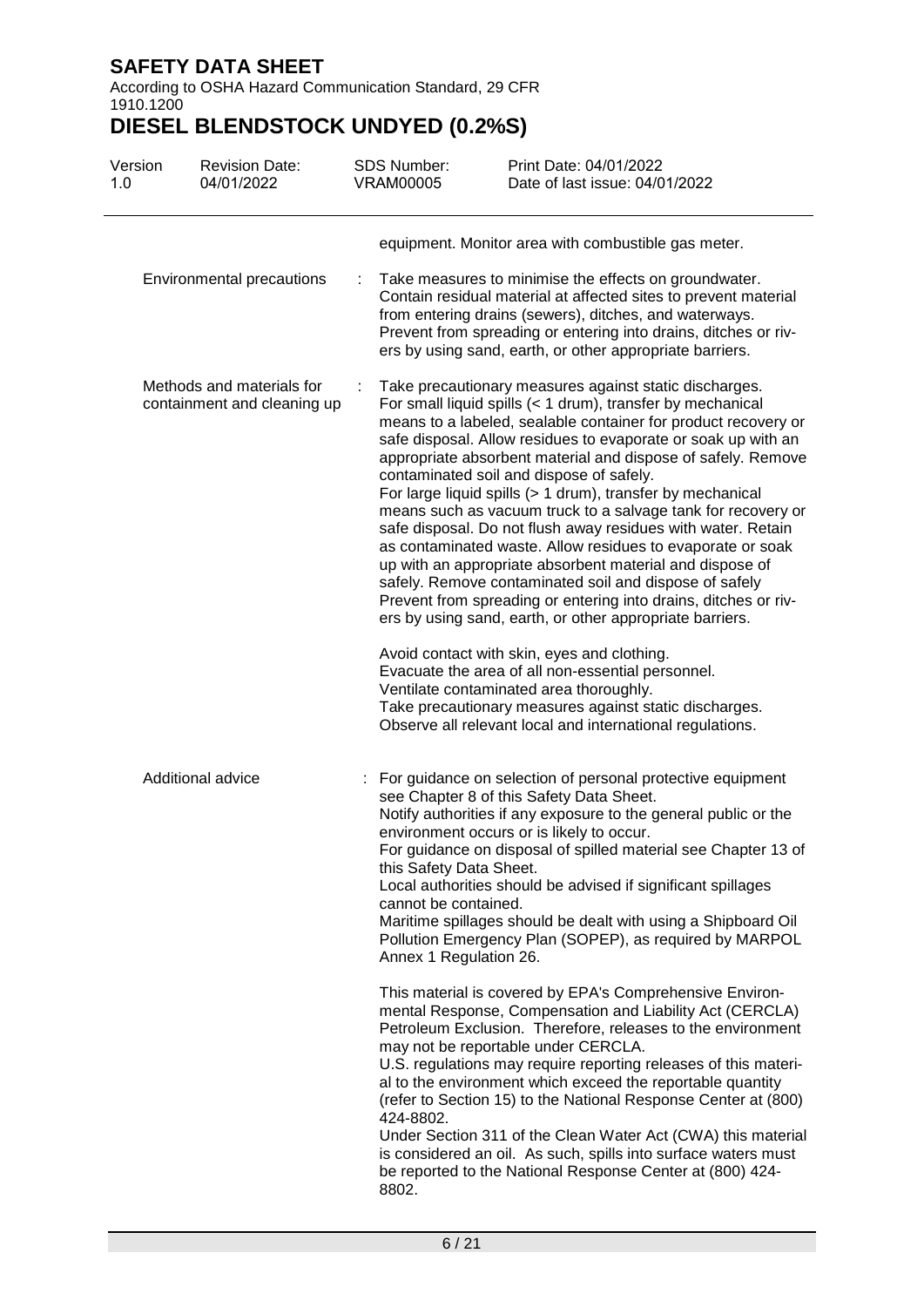According to OSHA Hazard Communication Standard, 29 CFR 1910.1200

# **DIESEL BLENDSTOCK UNDYED (0.2%S)**

SDS Number: VRAM00005

| Version | <b>Revision Date:</b> |
|---------|-----------------------|
| 1.0     | 04/01/2022            |

Print Date: 04/01/2022 Date of last issue: 04/01/2022

#### **SECTION 7. HANDLING AND STORAGE**

| <b>Technical measures</b> |    | Avoid breathing of or direct contact with material. Only use in<br>well ventilated areas. Wash thoroughly after handling. For<br>guidance on selection of personal protective equipment see<br>Section 8 of this Safety Data Sheet.<br>Use the information in this data sheet as input to a risk as-<br>sessment of local circumstances to help determine appropri-<br>ate controls for safe handling, storage and disposal of this<br>material.<br>Air-dry contaminated clothing in a well-ventilated area before<br>laundering.<br>Prevent spillages.<br>Use local exhaust ventilation if there is risk of inhalation of<br>vapours, mists or aerosols.<br>Never siphon by mouth.<br>Contaminated leather articles including shoes cannot be de-<br>contaminated and should be destroyed to prevent reuse.                                                                                                                                                                                                                                                                                                                                                                                                                                                                                                                                      |
|---------------------------|----|---------------------------------------------------------------------------------------------------------------------------------------------------------------------------------------------------------------------------------------------------------------------------------------------------------------------------------------------------------------------------------------------------------------------------------------------------------------------------------------------------------------------------------------------------------------------------------------------------------------------------------------------------------------------------------------------------------------------------------------------------------------------------------------------------------------------------------------------------------------------------------------------------------------------------------------------------------------------------------------------------------------------------------------------------------------------------------------------------------------------------------------------------------------------------------------------------------------------------------------------------------------------------------------------------------------------------------------------------|
| Advice on safe handling   | ÷. | Ensure that all local regulations regarding handling and stor-<br>age facilities are followed.<br>Avoid inhaling vapour and/or mists.<br>Avoid prolonged or repeated contact with skin.<br>When using do not eat or drink.<br>Extinguish any naked flames. Do not smoke. Remove ignition<br>sources. Avoid sparks.<br>Earth all equipment.<br>Properly dispose of any contaminated rags or cleaning mate-<br>rials in order to prevent fires.<br>Use local exhaust ventilation if there is risk of inhalation of<br>vapours, mists or aerosols.                                                                                                                                                                                                                                                                                                                                                                                                                                                                                                                                                                                                                                                                                                                                                                                                   |
| Avoidance of contact      |    | Strong oxidising agents.                                                                                                                                                                                                                                                                                                                                                                                                                                                                                                                                                                                                                                                                                                                                                                                                                                                                                                                                                                                                                                                                                                                                                                                                                                                                                                                          |
| <b>Product Transfer</b>   |    | Avoid splash filling Wait 2 minutes after tank filling (for tanks<br>such as those on road tanker vehicles) before opening hatch-<br>es or manholes. Wait 30 minutes after tank filling (for large<br>storage tanks) before opening hatches or manholes. Keep<br>containers closed when not in use. Contamination resulting<br>from product transfer may give rise to light hydrocarbon va-<br>pour in the headspace of tanks that have previously contained<br>gasoline. This vapour may explode if there is a source of igni-<br>tion. Partly filled containers present a greater hazard than<br>those that are full, therefore handling, transfer and sampling<br>activities need special care. Even with proper grounding and<br>bonding, this material can still accumulate an electrostatic<br>charge. If sufficient charge is allowed to accumulate, electro-<br>static discharge and ignition of flammable air-vapour mixtures<br>can occur. Be aware of handling operations that may give rise<br>to additional hazards that result from the accumulation of stat-<br>ic charges. These include but are not limited to pumping (es-<br>pecially turbulent flow), mixing, filtering, splash filling, cleaning<br>and filling of tanks and containers, sampling, switch loading,<br>gauging, vacuum truck operations, and mechanical move- |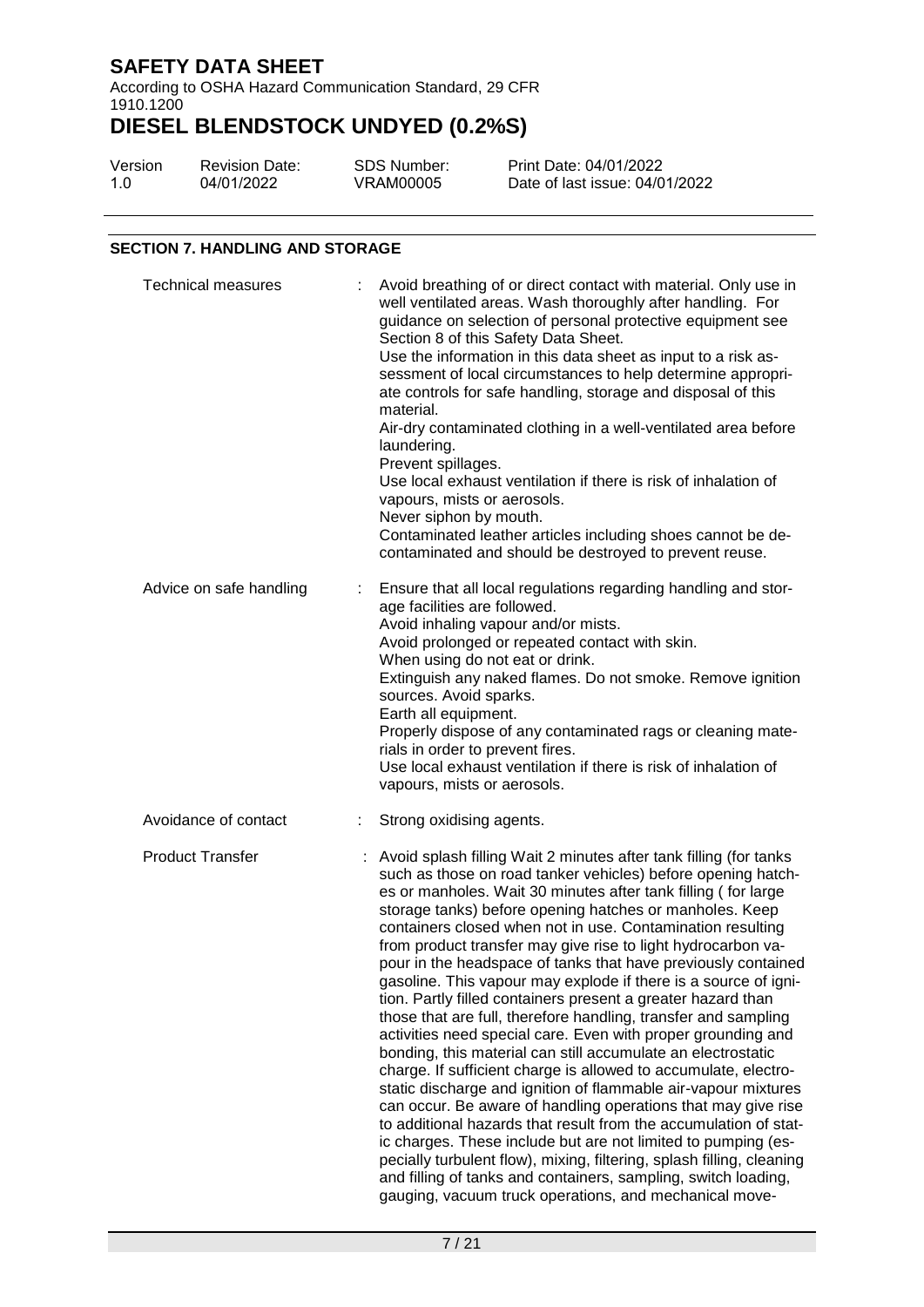According to OSHA Hazard Communication Standard, 29 CFR 1910.1200

| Version<br>1.0 | <b>Revision Date:</b><br>04/01/2022           | <b>SDS Number:</b><br><b>VRAM00005</b>                                                                                                 | Print Date: 04/01/2022<br>Date of last issue: 04/01/2022                                                                                                                                                                                                                                                                                                                                                                                                                                                                                                                                                                                                                                                                                                                                                                                                                                                                                                                                                                                                                                                                                                                                               |
|----------------|-----------------------------------------------|----------------------------------------------------------------------------------------------------------------------------------------|--------------------------------------------------------------------------------------------------------------------------------------------------------------------------------------------------------------------------------------------------------------------------------------------------------------------------------------------------------------------------------------------------------------------------------------------------------------------------------------------------------------------------------------------------------------------------------------------------------------------------------------------------------------------------------------------------------------------------------------------------------------------------------------------------------------------------------------------------------------------------------------------------------------------------------------------------------------------------------------------------------------------------------------------------------------------------------------------------------------------------------------------------------------------------------------------------------|
|                |                                               | ing, or handling operations.                                                                                                           | ments. These activities may lead to static discharge e.g. spark<br>formation. Restrict line velocity during pumping in order to<br>avoid generation of electrostatic discharge $( \leq 1 \text{ m/s}$ until fill<br>pipe submerged to twice its diameter, then $\leq$ 7 m/s). Avoid<br>splash filling. Do NOT use compressed air for filling, discharg-                                                                                                                                                                                                                                                                                                                                                                                                                                                                                                                                                                                                                                                                                                                                                                                                                                                |
|                | Further information on stor-<br>age stability | ÷<br>Tank storage:<br>and confined spaces.<br>place.<br>Keep in a cool place.<br>reduce the risk.<br>ble.<br>Prevent ingress of water. | Drum and small container storage:<br>Drums should be stacked to a maximum of 3 high.<br>Use properly labeled and closable containers.<br>Tanks must be specifically designed for use with this product.<br>Bulk storage tanks should be diked (bunded).<br>Locate tanks away from heat and other sources of ignition.<br>Must be stored in a diked (bunded) well- ventilated area, away<br>from sunlight, ignition sources and other sources of heat.<br>Vapours from tanks should not be released to atmosphere.<br>Breathing losses during storage should be controlled by a<br>suitable vapour treatment system.<br>The vapour is heavier than air. Beware of accumulation in pits<br>Keep container tightly closed and in a cool, well-ventilated<br>Electrostatic charges will be generated during pumping.<br>Electrostatic discharge may cause fire. Ensure electrical con-<br>tinuity by bonding and grounding (earthing) all equipment to<br>The vapours in the head space of the storage vessel may lie<br>in the flammable/explosive range and hence may be flamma-<br>Refer to section 15 for any additional specific legislation cov-<br>ering the packaging and storage of this product. |
|                |                                               |                                                                                                                                        |                                                                                                                                                                                                                                                                                                                                                                                                                                                                                                                                                                                                                                                                                                                                                                                                                                                                                                                                                                                                                                                                                                                                                                                                        |
|                | Packaging material                            | steel, stainless steel.                                                                                                                | Suitable material: For containers, or container linings use mild<br>Unsuitable material: Some synthetic materials may be unsuit-<br>able for containers or container linings depending on the ma-<br>terial specification and intended use. Examples of materials to<br>avoid are: natural rubber (NR), nitrile rubber (NBR), ethylene<br>propylene rubber (EPDM), polymethyl methacrylate (PMMA),<br>polystyrene, polyvinyl chloride (PVC), polyisobutylene., Com-<br>patibility should be checked with the manufacturer.                                                                                                                                                                                                                                                                                                                                                                                                                                                                                                                                                                                                                                                                             |
|                | <b>Container Advice</b>                       |                                                                                                                                        | Do not cut, drill, grind, weld or perform similar operations on or<br>near containers. Containers, even those that have been emp-<br>tied, can contain explosive vapours.                                                                                                                                                                                                                                                                                                                                                                                                                                                                                                                                                                                                                                                                                                                                                                                                                                                                                                                                                                                                                              |
|                | Specific use(s)                               | Not applicable.                                                                                                                        |                                                                                                                                                                                                                                                                                                                                                                                                                                                                                                                                                                                                                                                                                                                                                                                                                                                                                                                                                                                                                                                                                                                                                                                                        |
|                |                                               |                                                                                                                                        | See additional references that provide safe handling practices<br>for liquids that are determined to be static accumulators:                                                                                                                                                                                                                                                                                                                                                                                                                                                                                                                                                                                                                                                                                                                                                                                                                                                                                                                                                                                                                                                                           |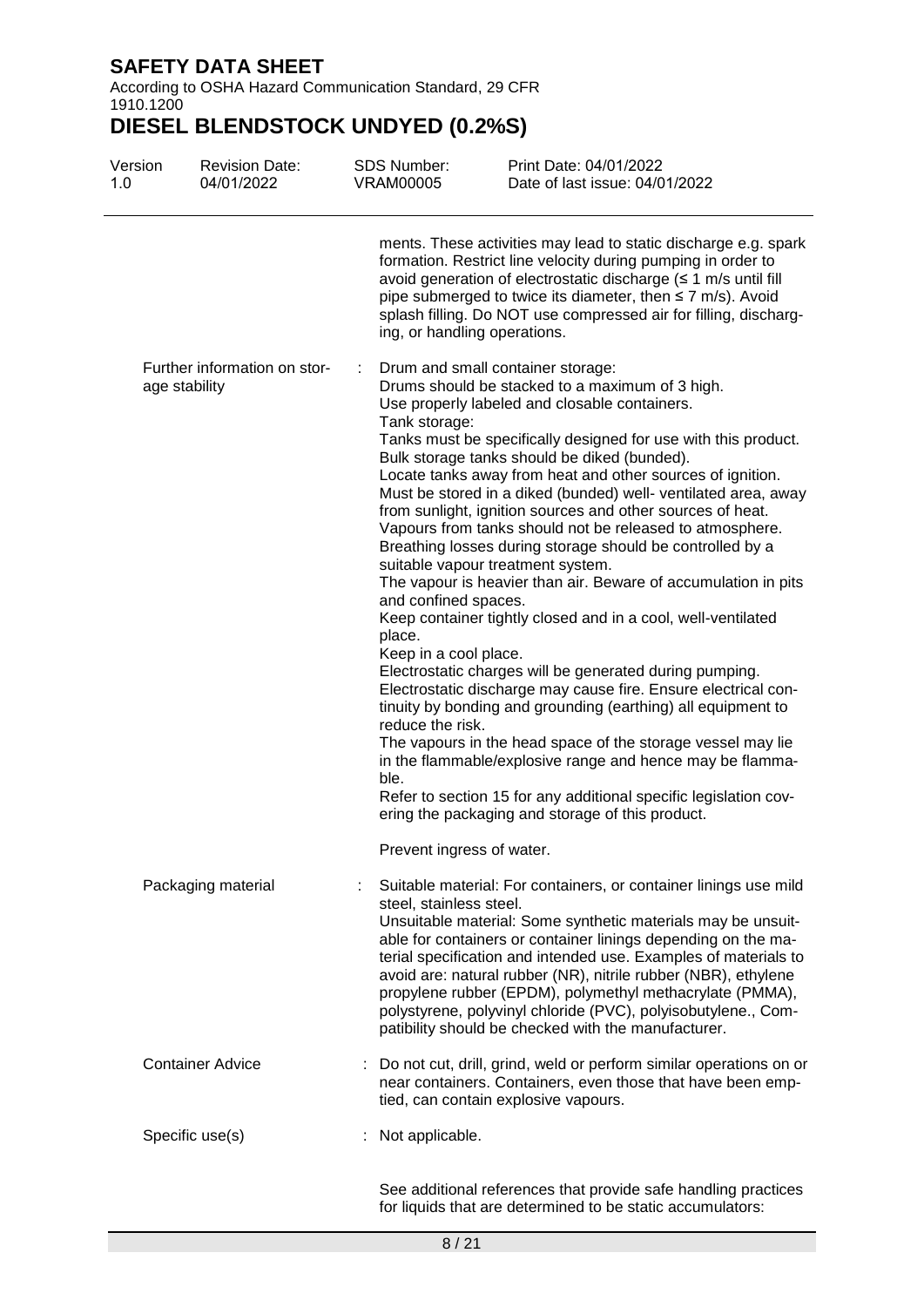According to OSHA Hazard Communication Standard, 29 CFR 1910.1200

# **DIESEL BLENDSTOCK UNDYED (0.2%S)**

| Version | <b>Revision Date:</b> | SDS Number: |
|---------|-----------------------|-------------|
| 1.0     | 04/01/2022            | VRAM00005   |

Print Date: 04/01/2022 Date of last issue: 04/01/2022

American Petroleum Institute 2003 (Protection Against Ignitions Arising out of Static, Lightning and Stray Currents) or National Fire Protection Agency 77 (Recommended Practices on Static Electricity). IEC/TS 60079-32-1: Electrostatic hazards, guidance

### **SECTION 8. EXPOSURE CONTROLS AND PERSONAL PROTECTION**

#### **Components with workplace control parameters**

| Components    | CAS-No.       | Value type<br>(Form of<br>exposure)        | Control parame-<br>ters / Permissible<br>concentration | <b>Basis</b> |
|---------------|---------------|--------------------------------------------|--------------------------------------------------------|--------------|
| Fuels, diesel | 68334-30-5    | TWA (Inhal-<br>able fraction<br>and vapor) | $100$ mg/m $3$<br>(total hydrocar-<br>bons)            | <b>ACGIH</b> |
| cumene        | $98 - 82 - 8$ | <b>TWA</b>                                 | 50 ppm<br>245 mg/m3                                    | OSHA Z-1     |
| cumene        |               | <b>TWA</b>                                 | 50 ppm                                                 | <b>ACGIH</b> |
| Naphthalene   | $91 - 20 - 3$ | <b>TWA</b>                                 | 10 ppm<br>50 mg/m3                                     | OSHA Z-1     |
| Naphthalene   |               | <b>TWA</b>                                 | 10 ppm                                                 | <b>ACGIH</b> |

#### **Biological occupational exposure limits**

No biological limit allocated.

#### **Monitoring Methods**

Monitoring of the concentration of substances in the breathing zone of workers or in the general workplace may be required to confirm compliance with an OEL and adequacy of exposure controls. For some substances biological monitoring may also be appropriate.

Validated exposure measurement methods should be applied by a competent person and samples analysed by an accredited laboratory.

Examples of sources of recommended exposure measurement methods are given below or contact the supplier. Further national methods may be available.

National Institute of Occupational Safety and Health (NIOSH), USA: Manual of Analytical Methods http://www.cdc.gov/niosh/

Occupational Safety and Health Administration (OSHA), USA: Sampling and Analytical Methods http://www.osha.gov/

Health and Safety Executive (HSE), UK: Methods for the Determination of Hazardous Substances http://www.hse.gov.uk/

Institut für Arbeitsschutz Deutschen Gesetzlichen Unfallversicherung (IFA) , Germany http://www.dguv.de/inhalt/index.jsp

L'Institut National de Recherche et de Securité, (INRS), France http://www.inrs.fr/accueil

**Engineering measures** : The level of protection and types of controls necessary will vary depending upon potential exposure conditions. Select controls based on a risk assessment of local circumstances. Appropriate measures include: Use sealed systems as far as possible. Firewater monitors and deluge systems are recommended. Adequate ventilation to control airborne concentrations below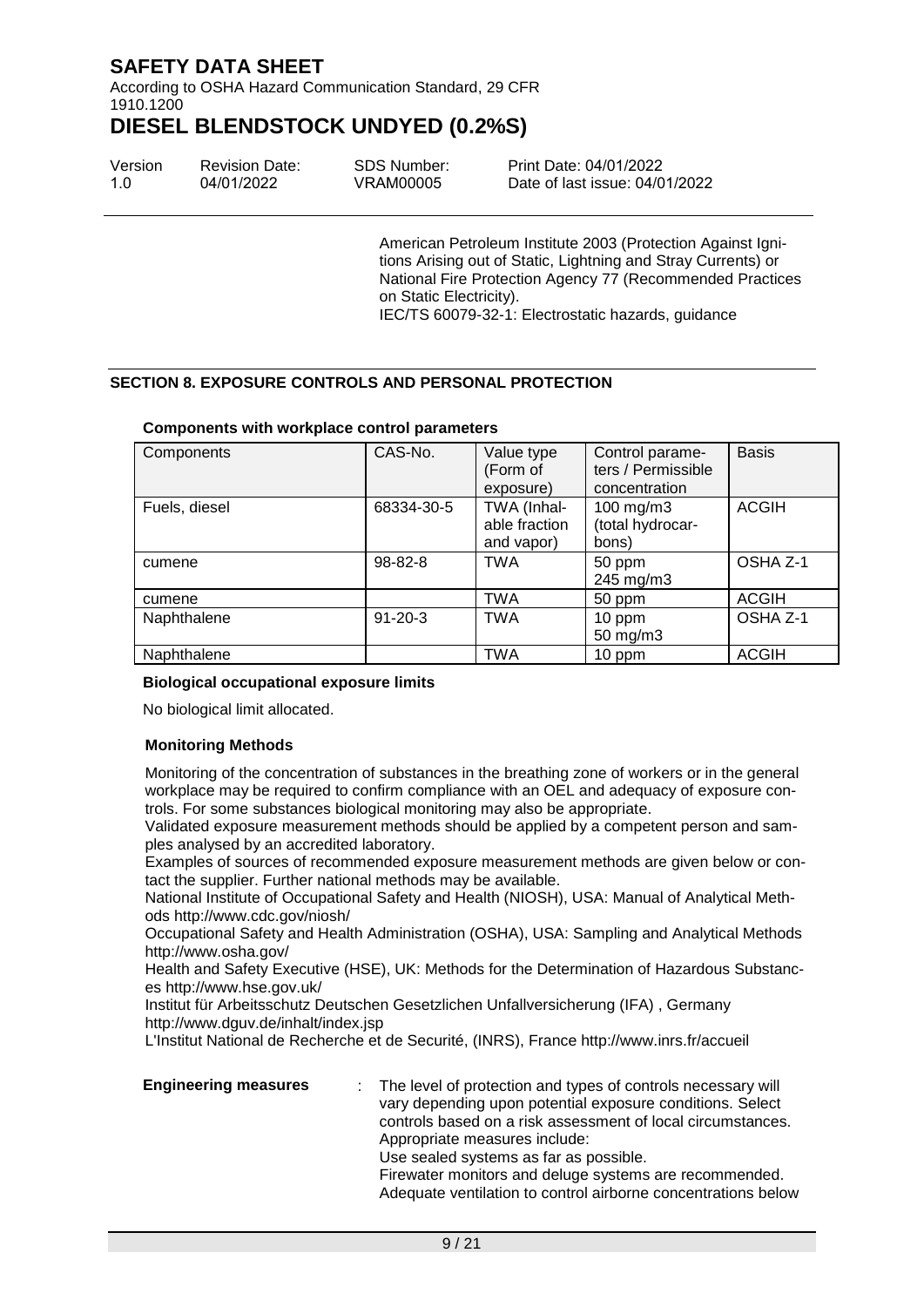According to OSHA Hazard Communication Standard, 29 CFR 1910.1200

# **DIESEL BLENDSTOCK UNDYED (0.2%S)**

| Version     | <b>Revision Date:</b> |
|-------------|-----------------------|
| 1. $\Omega$ | 04/01/2022            |

SDS Number: VRAM00005

Print Date: 04/01/2022 Date of last issue: 04/01/2022

the exposure guidelines/limits. Local exhaust ventilation is recommended. Eye washes and showers for emergency use.

General Information:

Always observe good personal hygiene measures, such as washing hands after handling the material and before eating, drinking, and/or smoking. Routinely wash work clothing and protective equipment to remove contaminants. Discard contaminated clothing and footwear that cannot be cleaned. Practice good housekeeping.

Define procedures for safe handling and maintenance of controls.

Educate and train workers in the hazards and control measures relevant to normal activities associated with this product.

Ensure appropriate selection, testing and maintenance of equipment used to control exposure, e.g. personal protective equipment, local exhaust ventilation.

Drain down system prior to equipment break-in or maintenance.

Retain drain downs in sealed storage pending disposal or for subsequent recycle.

Do not ingest. If swallowed, then seek immediate medical assistance

#### **Personal protective equipment**

| Respiratory protection | If engineering controls do not maintain airborne concentra-<br>tions to a level which is adequate to protect worker health,<br>select respiratory protection equipment suitable for the spe-<br>cific conditions of use and meeting relevant legislation.<br>Check with respiratory protective equipment suppliers.<br>Where air-filtering respirators are unsuitable (e.g. airborne<br>concentrations are high, risk of oxygen deficiency, confined<br>space) use appropriate positive pressure breathing appa-<br>ratus.<br>Where air-filtering respirators are suitable, select an appro-<br>priate combination of mask and filter.<br>Select a filter suitable for the combination of organic gases |
|------------------------|---------------------------------------------------------------------------------------------------------------------------------------------------------------------------------------------------------------------------------------------------------------------------------------------------------------------------------------------------------------------------------------------------------------------------------------------------------------------------------------------------------------------------------------------------------------------------------------------------------------------------------------------------------------------------------------------------------|
| Hand protection        | and vapours [Type A/Type P boiling point >65°C (149°F)].                                                                                                                                                                                                                                                                                                                                                                                                                                                                                                                                                                                                                                                |
| <b>Remarks</b>         | Where hand contact with the product may occur the use of<br>gloves approved to relevant standards (e.g. Europe: EN374,<br>US: F739) made from the following materials may provide<br>suitable chemical protection. When prolonged or frequent<br>repeated contact occurs. Nitrile rubber. For incidental con-<br>tact/splash protection Neoprene, PVC gloves may be suita-<br>ble. For continuous contact we recommend gloves with<br>breakthrough time of more than 240 minutes with preference                                                                                                                                                                                                        |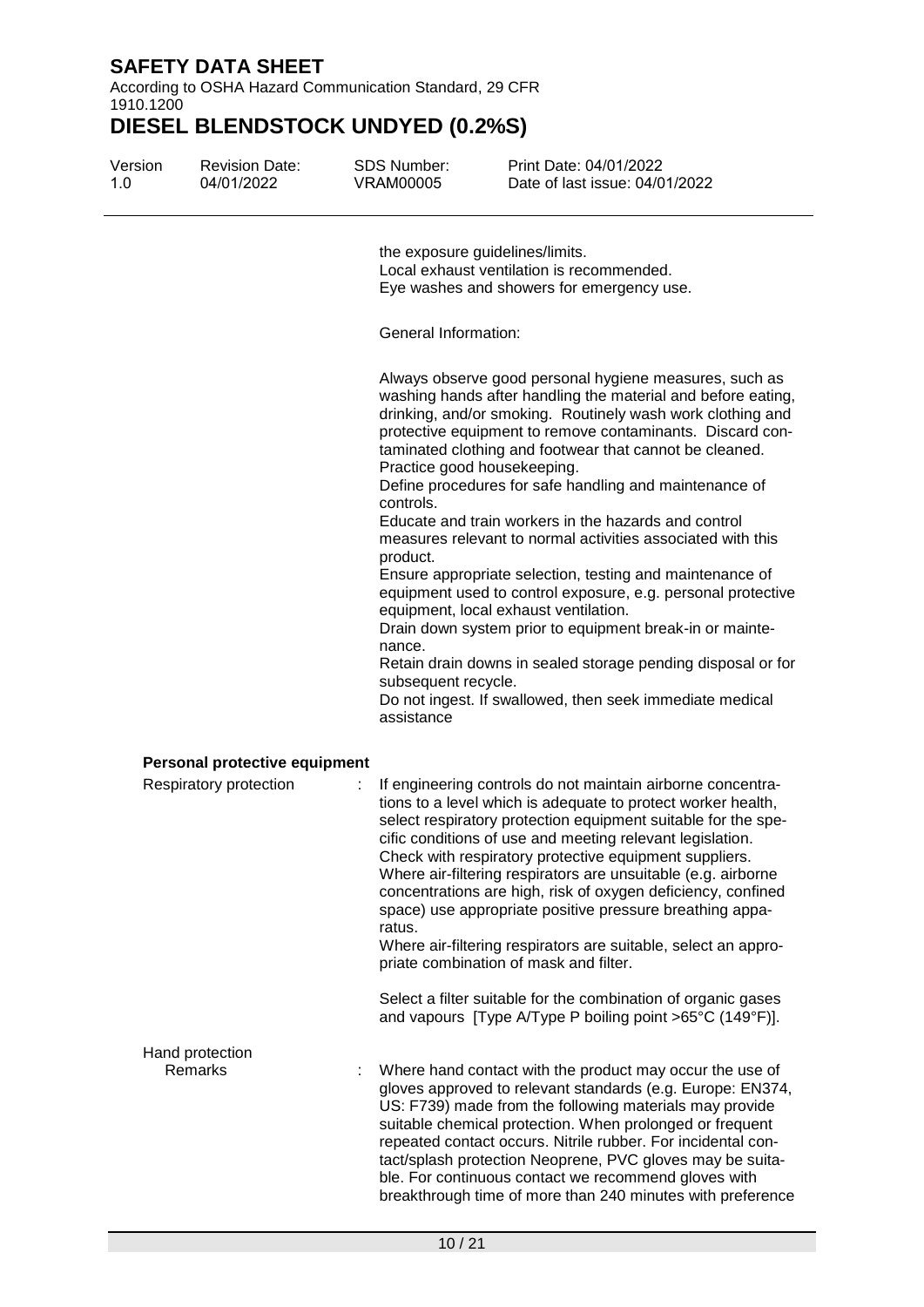According to OSHA Hazard Communication Standard, 29 CFR 1910.1200

# **DIESEL BLENDSTOCK UNDYED (0.2%S)**

| Version<br>1.0 | <b>Revision Date:</b><br>04/01/2022    |   | SDS Number:<br><b>VRAM00005</b>                 | Print Date: 04/01/2022<br>Date of last issue: 04/01/2022                                                                                                                                                                                                                                                                                                                                                                                                                                                                                                                                                                                                                                                                                                                                                                                                                                                                                                                                                            |
|----------------|----------------------------------------|---|-------------------------------------------------|---------------------------------------------------------------------------------------------------------------------------------------------------------------------------------------------------------------------------------------------------------------------------------------------------------------------------------------------------------------------------------------------------------------------------------------------------------------------------------------------------------------------------------------------------------------------------------------------------------------------------------------------------------------------------------------------------------------------------------------------------------------------------------------------------------------------------------------------------------------------------------------------------------------------------------------------------------------------------------------------------------------------|
|                |                                        |   |                                                 | for > 480 minutes where suitable gloves can be identified. For<br>short-term/splash protection we recommend the same but<br>recognize that suitable gloves offering this level of protection<br>may not be available and in this case a lower breakthrough<br>time maybe acceptable so long as appropriate maintenance<br>and replacement regimes are followed. Glove thickness is not<br>a good predictor of glove resistance to a chemical as it is<br>dependent on the exact composition of the glove material.<br>Suitability and durability of a glove is dependent on usage,<br>e.g. frequency and duration of contact, chemical resistance of<br>glove material, dexterity. Always seek advice from glove sup-<br>pliers. Contaminated gloves should be replaced. Personal<br>hygiene is a key element of effective hand care. Gloves must<br>only be worn on clean hands. After using gloves, hands<br>should be washed and dried thoroughly. Application of a non-<br>perfumed moisturizer is recommended. |
|                | Eye protection                         |   | adequate eye protection.                        | If material is handled such that it could be splashed into eyes,<br>protective eyewear is recommended.<br>If a local risk assessment deems it so then chemical splash<br>goggles may not be required and safety glasses may provide                                                                                                                                                                                                                                                                                                                                                                                                                                                                                                                                                                                                                                                                                                                                                                                 |
|                | Skin and body protection               | t |                                                 | Wear chemical resistant gloves/gauntlets and boots. Where<br>risk of splashing, also wear an apron.                                                                                                                                                                                                                                                                                                                                                                                                                                                                                                                                                                                                                                                                                                                                                                                                                                                                                                                 |
|                | Protective measures                    | ÷ |                                                 | Personal protective equipment (PPE) should meet recom-<br>mended national standards. Check with PPE suppliers.                                                                                                                                                                                                                                                                                                                                                                                                                                                                                                                                                                                                                                                                                                                                                                                                                                                                                                      |
|                | <b>Environmental exposure controls</b> |   |                                                 |                                                                                                                                                                                                                                                                                                                                                                                                                                                                                                                                                                                                                                                                                                                                                                                                                                                                                                                                                                                                                     |
|                | General advice                         |   | vapour.<br>ronmental legislation.<br>section 6. | : Local guidelines on emission limits for volatile substances<br>must be observed for the discharge of exhaust air containing<br>Minimise release to the environment. An environmental as-<br>sessment must be made to ensure compliance with local envi-<br>Information on accidental release measures are to be found in                                                                                                                                                                                                                                                                                                                                                                                                                                                                                                                                                                                                                                                                                          |
|                | <b>ATIAN A BUVAIA 41</b>               |   | $\blacksquare$                                  |                                                                                                                                                                                                                                                                                                                                                                                                                                                                                                                                                                                                                                                                                                                                                                                                                                                                                                                                                                                                                     |

#### **SECTION 9. PHYSICAL AND CHEMICAL PROPERTIES**

| Appearance                                                      | t  | liquid             |
|-----------------------------------------------------------------|----|--------------------|
| Colour                                                          | ÷  | Undyed             |
| Odour                                                           | t  | Stenched           |
| Odour Threshold                                                 | t. | no data available  |
| рH                                                              | ÷  | Not applicable     |
| Melting point/freezing point                                    | ÷  | Data not available |
| Initial boiling point and boiling : 170 - 390 °C / 338 - 734 °F |    |                    |
|                                                                 |    |                    |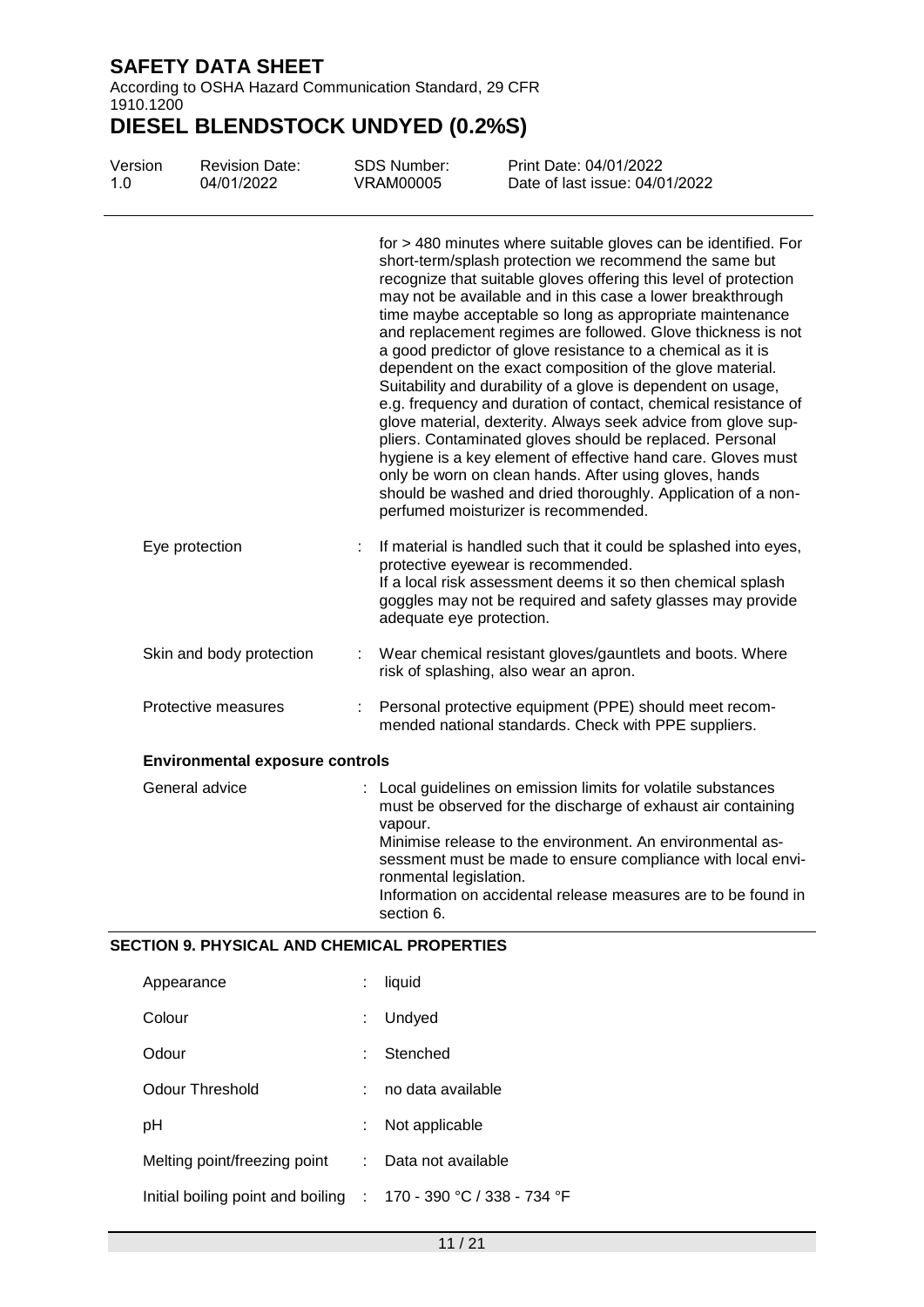According to OSHA Hazard Communication Standard, 29 CFR 1910.1200

| Version<br>1.0 | <b>Revision Date:</b><br>04/01/2022                   | SDS Number:<br><b>VRAM00005</b>             | Print Date: 04/01/2022<br>Date of last issue: 04/01/2022                                                                                                                                                                                                              |
|----------------|-------------------------------------------------------|---------------------------------------------|-----------------------------------------------------------------------------------------------------------------------------------------------------------------------------------------------------------------------------------------------------------------------|
|                | range                                                 |                                             |                                                                                                                                                                                                                                                                       |
|                | Flash point                                           | : $55 - 75 \degree C / 131 - 167 \degree F$ |                                                                                                                                                                                                                                                                       |
|                | Evaporation rate                                      | : no data available                         |                                                                                                                                                                                                                                                                       |
|                | Flammability (solid, gas)                             | Not applicable                              |                                                                                                                                                                                                                                                                       |
|                | Upper explosion limit / upper :<br>flammability limit | 6 %(V)                                      |                                                                                                                                                                                                                                                                       |
|                |                                                       | $7.5 \%$ (V)                                |                                                                                                                                                                                                                                                                       |
|                | Lower explosion limit / Lower :<br>flammability limit | $0.6\%$ (V)                                 |                                                                                                                                                                                                                                                                       |
|                | Vapour pressure                                       | : $\leq$ 0.4 kPa (38.0 °C / 100.4 °F)       |                                                                                                                                                                                                                                                                       |
|                |                                                       | $\epsilon$ = 0.6 kPa (50.0 °C / 122.0 °F)   |                                                                                                                                                                                                                                                                       |
|                | Relative vapour density                               | : no data available                         |                                                                                                                                                                                                                                                                       |
|                | Relative density                                      | Data not available                          |                                                                                                                                                                                                                                                                       |
|                | Density                                               |                                             | 820 - 860 kg/m3 (15.0 °C / 59.0 °F)                                                                                                                                                                                                                                   |
|                | Solubility(ies)<br>Water solubility                   | negligible                                  |                                                                                                                                                                                                                                                                       |
|                | Solubility in other solvents : Data not available     |                                             |                                                                                                                                                                                                                                                                       |
|                | Partition coefficient: n-<br>octanol/water            | : no data available                         |                                                                                                                                                                                                                                                                       |
|                |                                                       | log Pow: ca. 2 - 15                         |                                                                                                                                                                                                                                                                       |
|                | Auto-ignition temperature                             | Data not available                          |                                                                                                                                                                                                                                                                       |
|                | Decomposition temperature                             | no data available                           |                                                                                                                                                                                                                                                                       |
|                | Viscosity<br>Viscosity, kinematic                     | 2 - 4.5 mm2/s (40 °C / 104 °F)              |                                                                                                                                                                                                                                                                       |
|                | <b>Explosive properties</b>                           |                                             | Classification Code: NOT CLASS: Not classified                                                                                                                                                                                                                        |
|                | Oxidizing properties                                  | Not applicable                              |                                                                                                                                                                                                                                                                       |
|                | Conductivity                                          |                                             | Low conductivity: $<$ 100 pS/m, The conductivity of this material<br>makes it a static accumulator., A liquid is typically considered<br>nonconductive if its conductivity is below 100 pS/m and is<br>considered semi-conductive if its conductivity is below 10,000 |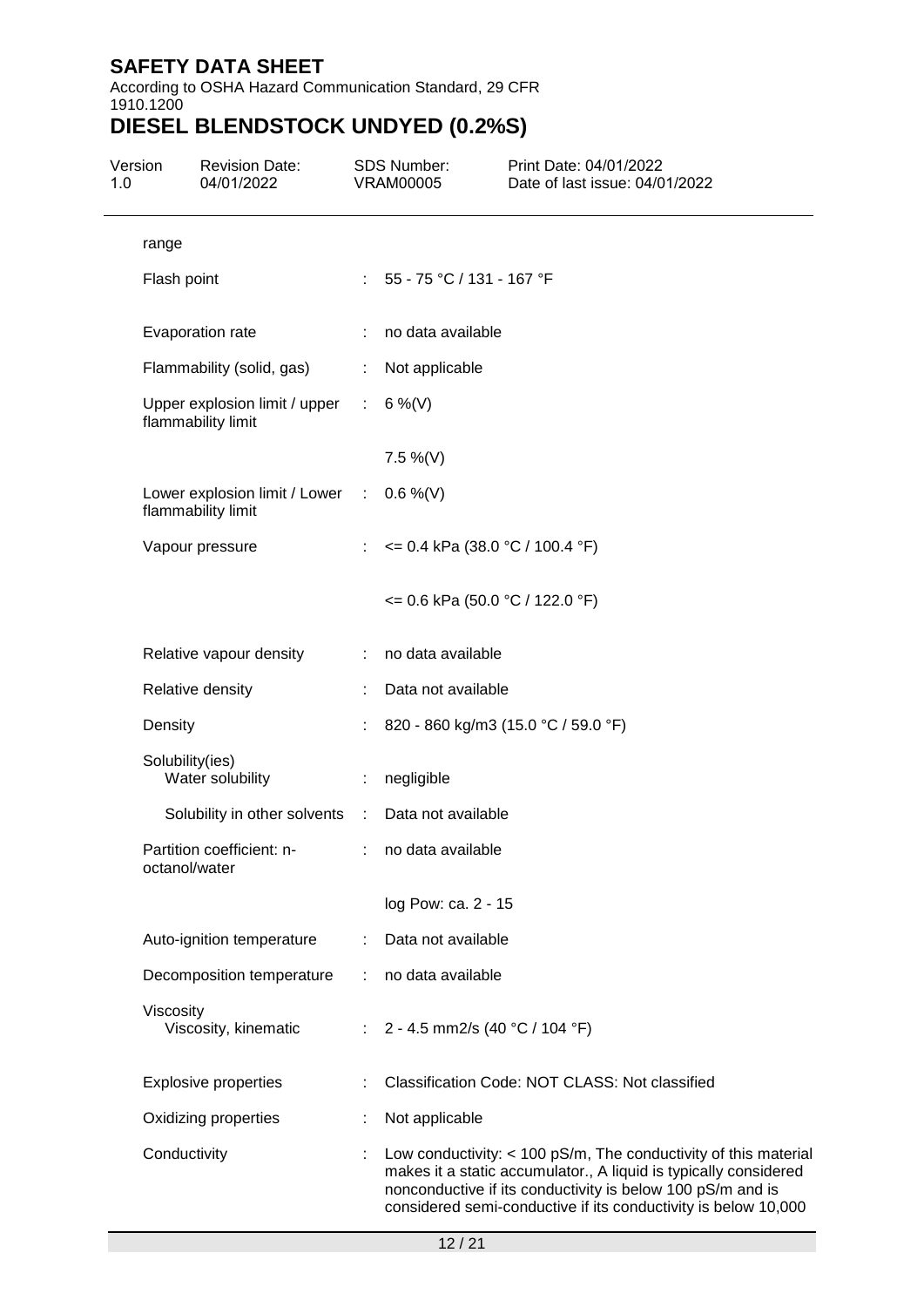According to OSHA Hazard Communication Standard, 29 CFR 1910.1200

# **DIESEL BLENDSTOCK UNDYED (0.2%S)**

| Version | <b>Revision Date:</b> | SDS Number: | Print Date: 04/01/2022         |
|---------|-----------------------|-------------|--------------------------------|
| 1.O     | 04/01/2022            | VRAM00005   | Date of last issue: 04/01/2022 |

pS/m., Whether a liquid is nonconductive or semiconductive, the precautions are the same., A number of factors, for example liquid temperature, presence of contaminants, and antistatic additives can greatly influence the conductivity of a liquid

#### **SECTION 10. STABILITY AND REACTIVITY**

| Reactivity                                | The product does not pose any further reactivity hazards in<br>addition to those listed in the following sub-paragraph.                                                                                                                                                                                                                                                                                              |
|-------------------------------------------|----------------------------------------------------------------------------------------------------------------------------------------------------------------------------------------------------------------------------------------------------------------------------------------------------------------------------------------------------------------------------------------------------------------------|
| Chemical stability                        | Stable under normal use conditions.                                                                                                                                                                                                                                                                                                                                                                                  |
| Possibility of hazardous reac- :<br>tions | No hazardous reaction is expected when handled and stored<br>according to provisions                                                                                                                                                                                                                                                                                                                                 |
| Conditions to avoid                       | Avoid heat, sparks, open flames and other ignition sources.                                                                                                                                                                                                                                                                                                                                                          |
|                                           | In certain circumstances product can ignite due to static elec-<br>tricity.                                                                                                                                                                                                                                                                                                                                          |
| Incompatible materials                    | Strong oxidising agents.                                                                                                                                                                                                                                                                                                                                                                                             |
| Hazardous decomposition<br>products       | Hazardous decomposition products are not expected to form<br>during normal storage.<br>Thermal decomposition is highly dependent on conditions. A<br>complex mixture of airborne solids, liquids and gases includ-<br>ing carbon monoxide, carbon dioxide, sulphur oxides and<br>unidentified organic compounds will be evolved when this<br>material undergoes combustion or thermal or oxidative degra-<br>dation. |

#### **SECTION 11. TOXICOLOGICAL INFORMATION**

Basis for assessment : Information given is based on product data, a knowledge of the components and the toxicology of similar products. Unless indicated otherwise, the data presented is representative of the product as a whole, rather than for individual component(s).

#### **Information on likely routes of exposure**

Skin and eye contact are the primary routes of exposure although exposure may occur through inhalation or following accidental ingestion.

#### **Acute toxicity**

| <b>Product:</b>           |                                                                                                                                                     |
|---------------------------|-----------------------------------------------------------------------------------------------------------------------------------------------------|
| Acute oral toxicity       | : LD50 Oral (rat): $> 5,000$ mg/kg<br>Remarks: Low toxicity:                                                                                        |
| Acute inhalation toxicity | : LC 50 (rat): $> 1 - \le 5$ mg/l<br>Exposure time: 4 h<br>Remarks: Harmful if inhaled.<br>High concentrations may cause central nervous system de- |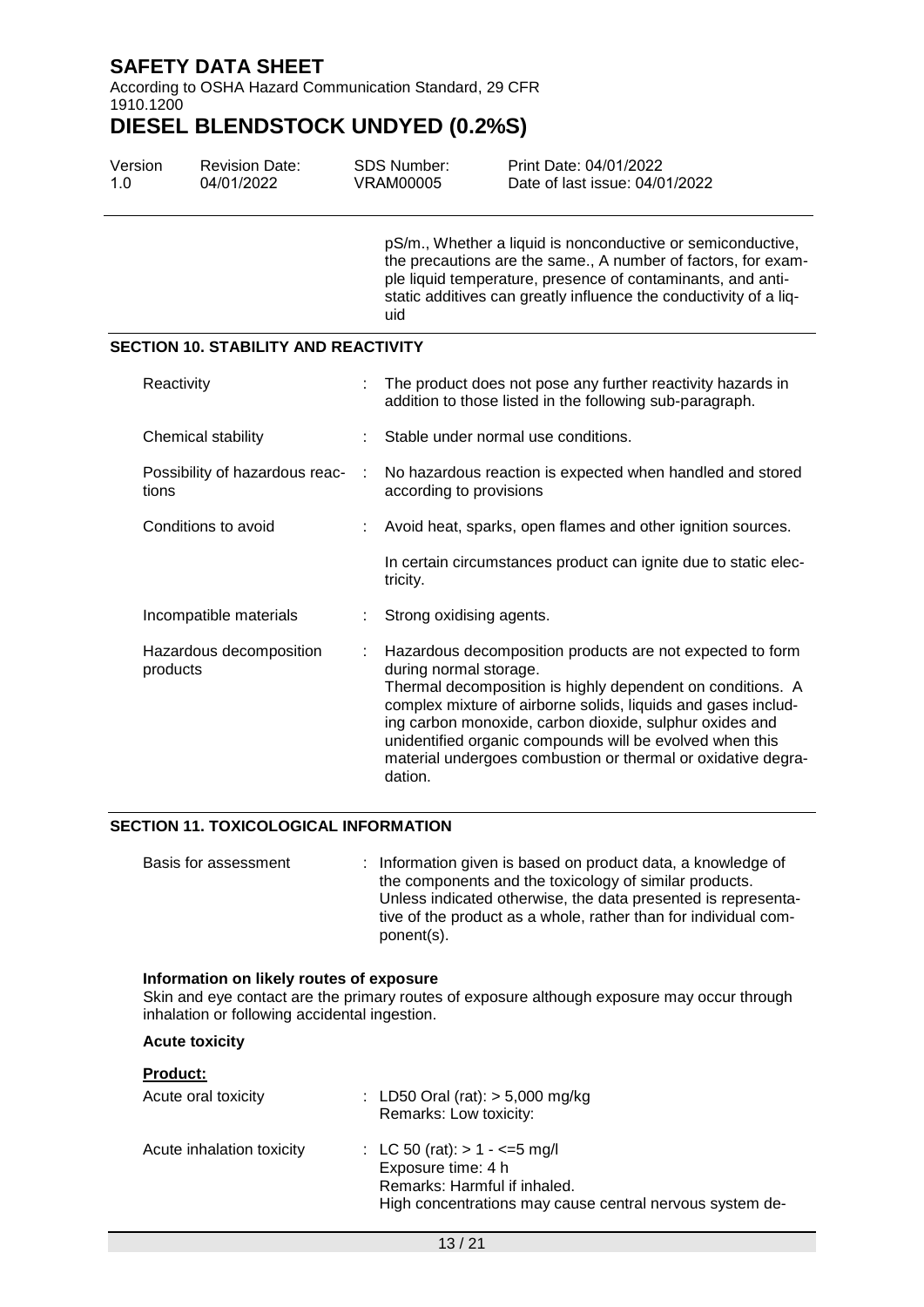According to OSHA Hazard Communication Standard, 29 CFR 1910.1200

# **DIESEL BLENDSTOCK UNDYED (0.2%S)**

| Version<br>1.0 | <b>Revision Date:</b><br>04/01/2022 | SDS Number:<br>VRAM00005                                    | Print Date: 04/01/2022<br>Date of last issue: 04/01/2022                                                                     |
|----------------|-------------------------------------|-------------------------------------------------------------|------------------------------------------------------------------------------------------------------------------------------|
|                |                                     |                                                             | pression resulting in headaches, dizziness and nausea; con-<br>tinued inhalation may result in unconsciousness and/or death. |
|                | Acute dermal toxicity               | : LD 50 (Rabbit): $> 2,000$ mg/kg<br>Remarks: Low toxicity: |                                                                                                                              |

### **Skin corrosion/irritation**

#### **Product:**

Remarks: Irritating to skin.

#### **Serious eye damage/eye irritation**

#### **Product:**

Remarks: Slightly irritating to the eye., Based on available data, the classification criteria are not met.

#### **Respiratory or skin sensitisation**

#### **Product:**

Remarks: Not a sensitiser. Based on available data, the classification criteria are not met.

#### **Germ cell mutagenicity**

#### **Product:**

: Remarks: Positive in in-vitro, but negative in in-vivo mutagenicity assays.

#### **Carcinogenicity**

#### **Product:**

Remarks: Limited evidence of carcinogenic effect, Repeated skin contact has resulted in irritation and skin cancer in animals.

| <b>IARC</b> | Group 2B: Possibly carcinogenic to humans                                                                                   |               |
|-------------|-----------------------------------------------------------------------------------------------------------------------------|---------------|
|             | cumene                                                                                                                      | $98 - 82 - 8$ |
|             | Naphthalene                                                                                                                 | $91 - 20 - 3$ |
| <b>OSHA</b> | No component of this product present at levels greater than or<br>equal to 0.1% is on OSHA's list of regulated carcinogens. |               |
| <b>NTP</b>  | Reasonably anticipated to be a human carcinogen                                                                             |               |
|             | cumene                                                                                                                      | $98 - 82 - 8$ |
|             | Naphthalene                                                                                                                 | $91 - 20 - 3$ |
|             |                                                                                                                             |               |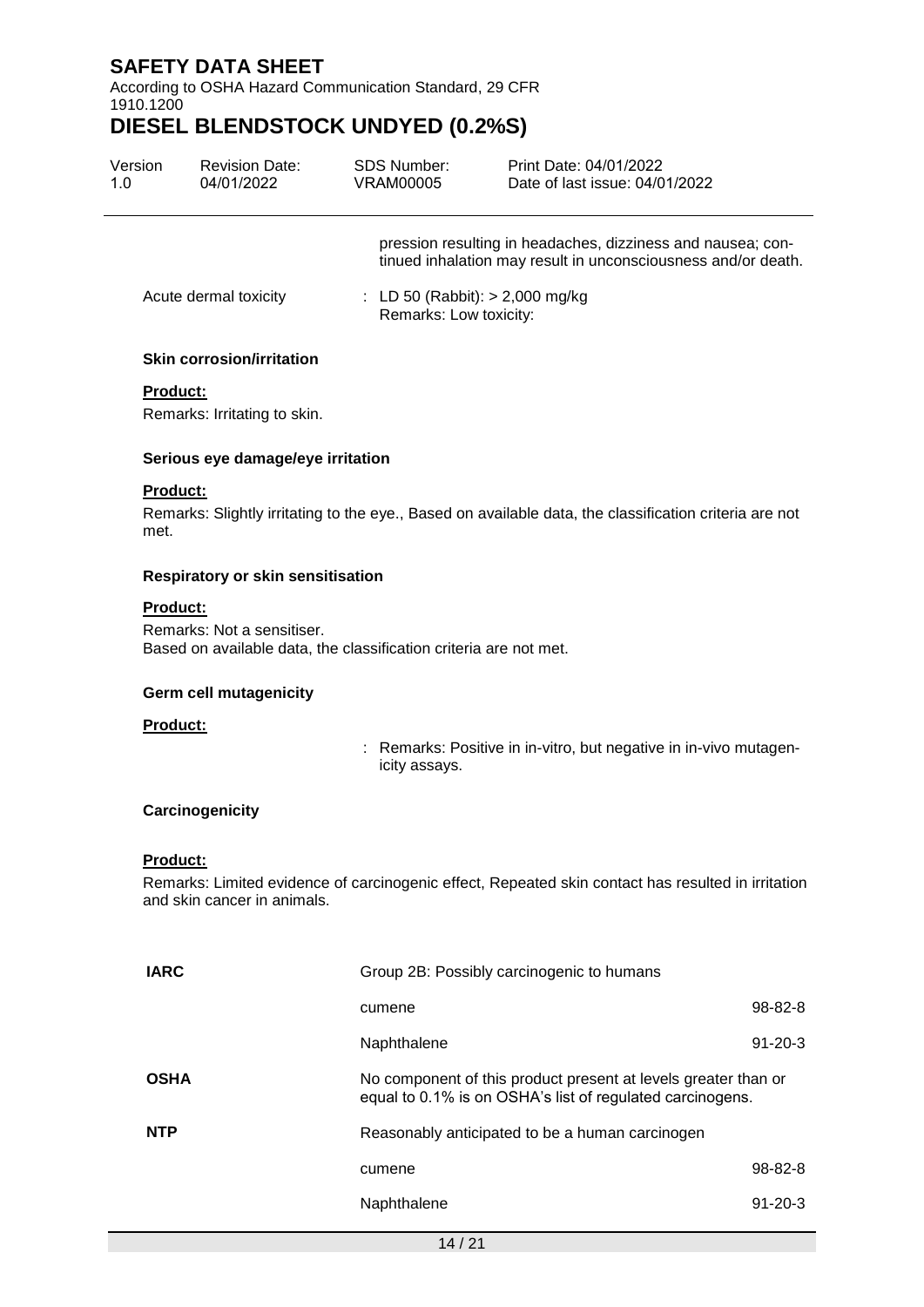According to OSHA Hazard Communication Standard, 29 CFR 1910.1200

# **DIESEL BLENDSTOCK UNDYED (0.2%S)**

:

Version 1.0 Revision Date: 04/01/2022

SDS Number: VRAM00005

Print Date: 04/01/2022 Date of last issue: 04/01/2022

#### **Reproductive toxicity**

#### **Product:**

Remarks: Not a developmental toxicant., Based on available data, the classification criteria are not met., Does not impair fertility.

#### **STOT - single exposure**

#### **Product:**

Remarks: Inhalation of vapours or mists may cause irritation to the respiratory system., High concentrations may cause central nervous system depression resulting in headaches, dizziness and nausea; continued inhalation may result in unconsciousness and/or death.

#### **STOT - repeated exposure**

#### **Product:**

Target Organs: Blood, thymus, Liver Remarks: May cause damage to organs or organ systems through prolonged or repeated exposure.

#### **Aspiration toxicity**

#### **Product:**

Aspiration into the lungs when swallowed or vomited may cause chemical pneumonitis which can be fatal.

#### **Further information**

#### **Product:**

Remarks: Classifications by other authorities under varying regulatory frameworks may exist.

#### **SECTION 12. ECOLOGICAL INFORMATION**

| Basis for assessment | : Information given is based on a knowledge of the components<br>and the ecotoxicology of similar products.                                        |
|----------------------|----------------------------------------------------------------------------------------------------------------------------------------------------|
|                      | Fuels are typically made from blending several refinery                                                                                            |
|                      | streams. Ecotoxicological studies have been carried out on a<br>variety of hydrocarbon blends and streams but not those con-<br>taining additives. |
|                      | Unless indicated otherwise, the data presented is representa-<br>tive of the product as a whole, rather than for individual com-<br>ponent(s).     |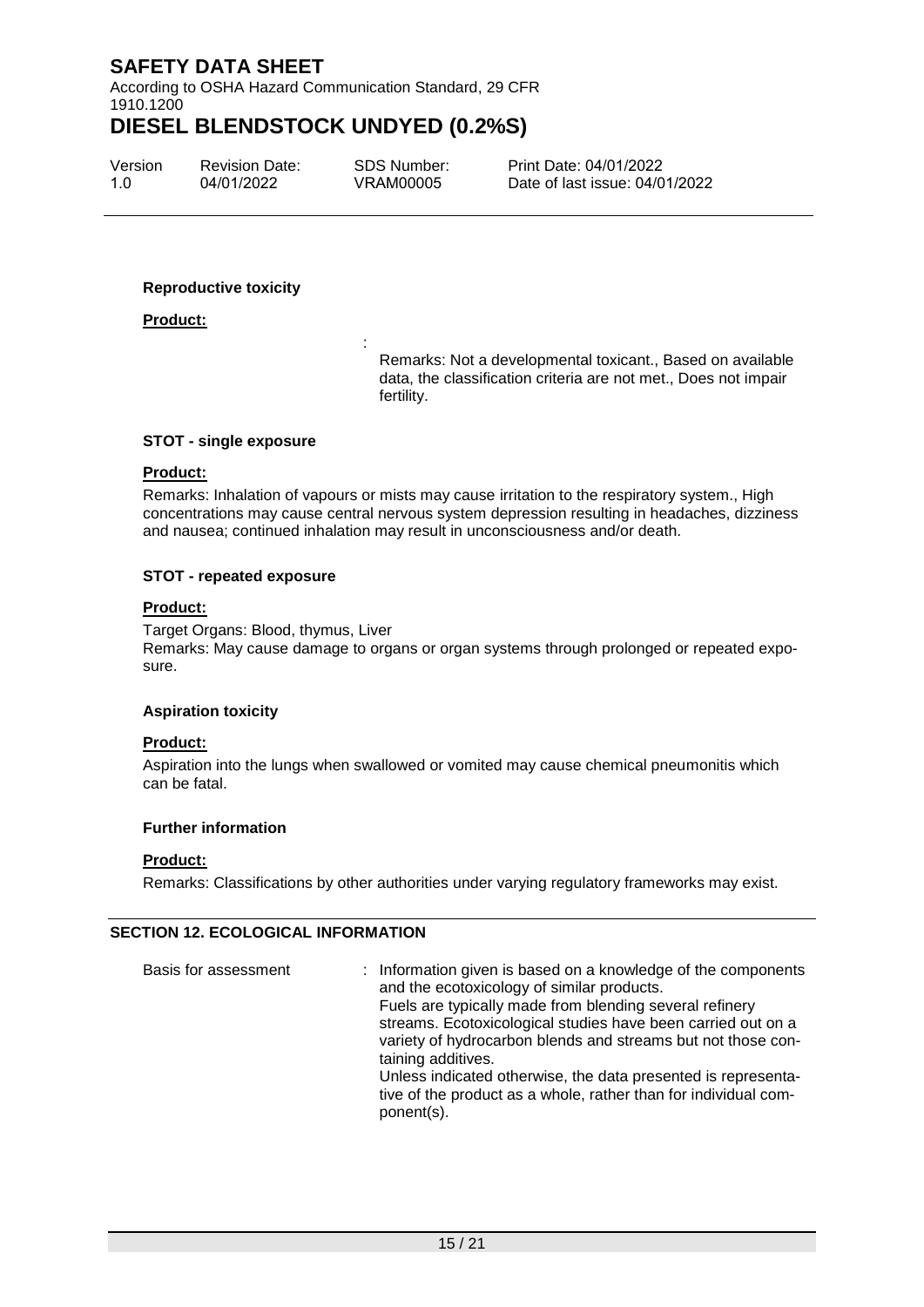According to OSHA Hazard Communication Standard, 29 CFR 1910.1200

| Version<br>1.0 |                    | <b>Revision Date:</b><br>04/01/2022                             |    | <b>SDS Number:</b><br><b>VRAM00005</b>                               | Print Date: 04/01/2022<br>Date of last issue: 04/01/2022                                                                                                                                                                                        |
|----------------|--------------------|-----------------------------------------------------------------|----|----------------------------------------------------------------------|-------------------------------------------------------------------------------------------------------------------------------------------------------------------------------------------------------------------------------------------------|
|                | <b>Ecotoxicity</b> |                                                                 |    |                                                                      |                                                                                                                                                                                                                                                 |
|                | <b>Product:</b>    |                                                                 |    |                                                                      |                                                                                                                                                                                                                                                 |
|                | ty)                | Toxicity to fish (Acute toxici-                                 |    | Toxic                                                                | Remarks: LL/EL/IL50 $> 1$ <= 10 mg/l                                                                                                                                                                                                            |
|                | toxicity)          | Toxicity to daphnia and other :<br>aquatic invertebrates (Acute |    | Toxic                                                                | Remarks: LL/EL/IL50 $> 1$ <= 10 mg/l                                                                                                                                                                                                            |
|                | icity)             | Toxicity to algae (Acute tox-                                   |    | Toxic                                                                | Remarks: LL/EL/IL50 $> 1$ <= 10 mg/l                                                                                                                                                                                                            |
|                | icity)             | Toxicity to fish (Chronic tox-                                  | ÷. |                                                                      | Remarks: NOEC/NOEL > 0.01 - <= 0.1 mg/l                                                                                                                                                                                                         |
|                | ic toxicity)       | aquatic invertebrates (Chron-                                   |    |                                                                      | Toxicity to daphnia and other : Remarks: NOEC/NOEL > 0.1 - <= 1.0 mg/l                                                                                                                                                                          |
|                |                    | Toxicity to microorganisms<br>(Acute toxicity)                  |    | : Remarks: $LL/EL/IL50 > 100$ mg/l<br>Practically non toxic:         | Based on available data, the classification criteria are not met.                                                                                                                                                                               |
|                |                    | <b>Persistence and degradability</b>                            |    |                                                                      |                                                                                                                                                                                                                                                 |
|                | Product:           | Biodegradability                                                |    | Remarks: Readily biodegradable.                                      |                                                                                                                                                                                                                                                 |
|                |                    | <b>Bioaccumulative potential</b>                                |    |                                                                      |                                                                                                                                                                                                                                                 |
|                | Product:           |                                                                 |    |                                                                      |                                                                                                                                                                                                                                                 |
|                |                    | <b>Bioaccumulation</b>                                          |    | mulate.                                                              | Remarks: Contains constituents with the potential to bioaccu-                                                                                                                                                                                   |
|                |                    | <b>Mobility in soil</b>                                         |    |                                                                      |                                                                                                                                                                                                                                                 |
|                | Product:           |                                                                 |    |                                                                      |                                                                                                                                                                                                                                                 |
|                | Mobility           |                                                                 |    | and may contaminate groundwater.<br>groundwater.<br>Floats on water. | Remarks: Partly evaporates from water or soil surfaces, but a<br>significant proportion will remain after one day.<br>If product enters soil, one or more constituents will be mobile<br>Large volumes may penetrate soil and could contaminate |
|                |                    | Other adverse effects                                           |    |                                                                      |                                                                                                                                                                                                                                                 |
|                | Product:           |                                                                 |    |                                                                      |                                                                                                                                                                                                                                                 |
|                |                    | Additional ecological infor-                                    | ÷. |                                                                      | Films formed on water may affect oxygen transfer and dam-                                                                                                                                                                                       |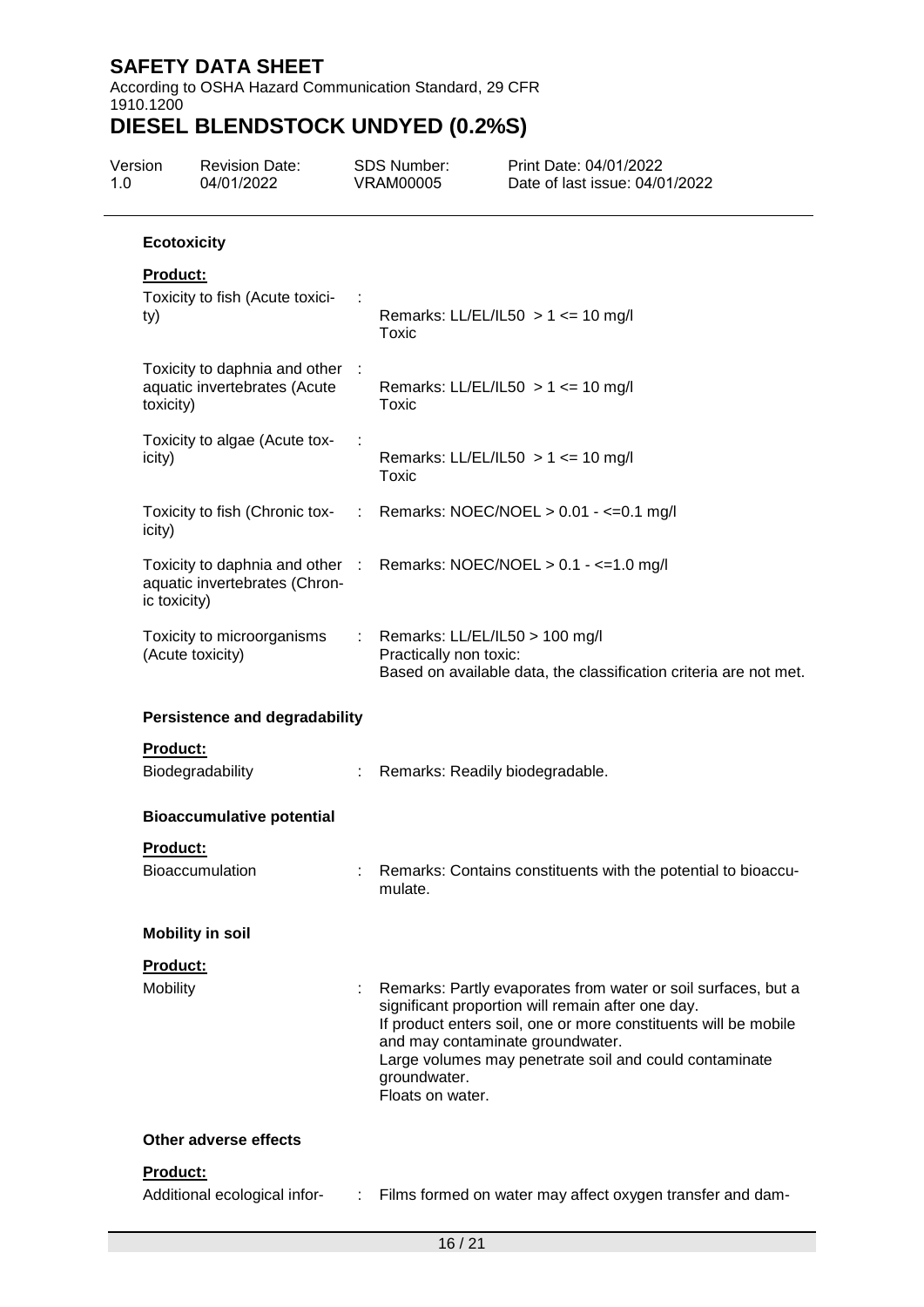According to OSHA Hazard Communication Standard, 29 CFR 1910.1200

# **DIESEL BLENDSTOCK UNDYED (0.2%S)**

| Version | <b>Revision Date:</b> | SDS Number: | Print Date: 04/01/2022         |
|---------|-----------------------|-------------|--------------------------------|
| 1.0     | 04/01/2022            | VRAM00005   | Date of last issue: 04/01/2022 |

mation age organisms.

#### **SECTION 13. DISPOSAL CONSIDERATIONS**

| <b>Disposal methods</b> |                                                                                                                                                                                                                                                                                                                                                                                                                                                                                                                                                                                                                                                                                                                           |
|-------------------------|---------------------------------------------------------------------------------------------------------------------------------------------------------------------------------------------------------------------------------------------------------------------------------------------------------------------------------------------------------------------------------------------------------------------------------------------------------------------------------------------------------------------------------------------------------------------------------------------------------------------------------------------------------------------------------------------------------------------------|
| Waste from residues     | : Recover or recycle if possible.<br>It is the responsibility of the waste generator to determine the<br>toxicity and physical properties of the material generated to<br>determine the proper waste classification and disposal meth-<br>ods in compliance with applicable regulations.<br>Do not dispose into the environment, in drains or in water<br>courses<br>Do not dispose of tank water bottoms by allowing them to<br>drain into the ground.<br>Waste arising from a spillage or tank cleaning should be dis-<br>posed of in accordance with prevailing regulations, preferably<br>to a recognised collector or contractor. The competence of the<br>collector or contractor should be established beforehand. |
| Contaminated packaging  | After draining, vent in a safe place away from sparks and fire.<br>Residues may cause an explosion hazard.<br>Drain container thoroughly.<br>Do not puncture, cut, or weld uncleaned drums.<br>Send to drum recoverer or metal reclaimer.<br>Do not pollute the soil, water or environment with the waste<br>container.                                                                                                                                                                                                                                                                                                                                                                                                   |

#### **SECTION 14. TRANSPORT INFORMATION**

Packing group : III Labels : 3

#### **National Regulations**

|                                  | US Department of Transportation Classification (49 CFR Parts 171-180)                                                      |
|----------------------------------|----------------------------------------------------------------------------------------------------------------------------|
| UN/ID/NA number                  | : UN 1202                                                                                                                  |
| Proper shipping name             | : GAS OIL                                                                                                                  |
| Class                            | : 3                                                                                                                        |
| Packing group                    | : III                                                                                                                      |
| Labels                           | : 3                                                                                                                        |
| <b>ERG Code</b>                  | : 128                                                                                                                      |
| Marine pollutant                 | : no                                                                                                                       |
| <b>Remarks</b>                   | : This material is an 'OIL' under 49 CFR Part 130 when trans-<br>ported in a container of 3500 gallon capacity or greater. |
| <b>International Regulations</b> |                                                                                                                            |
| <b>IATA-DGR</b>                  |                                                                                                                            |
| UN/ID No.                        | : UN 1202                                                                                                                  |
| Proper shipping name             | $\pm$ GAS OIL                                                                                                              |
| Class                            | 3                                                                                                                          |

#### **IMDG-Code**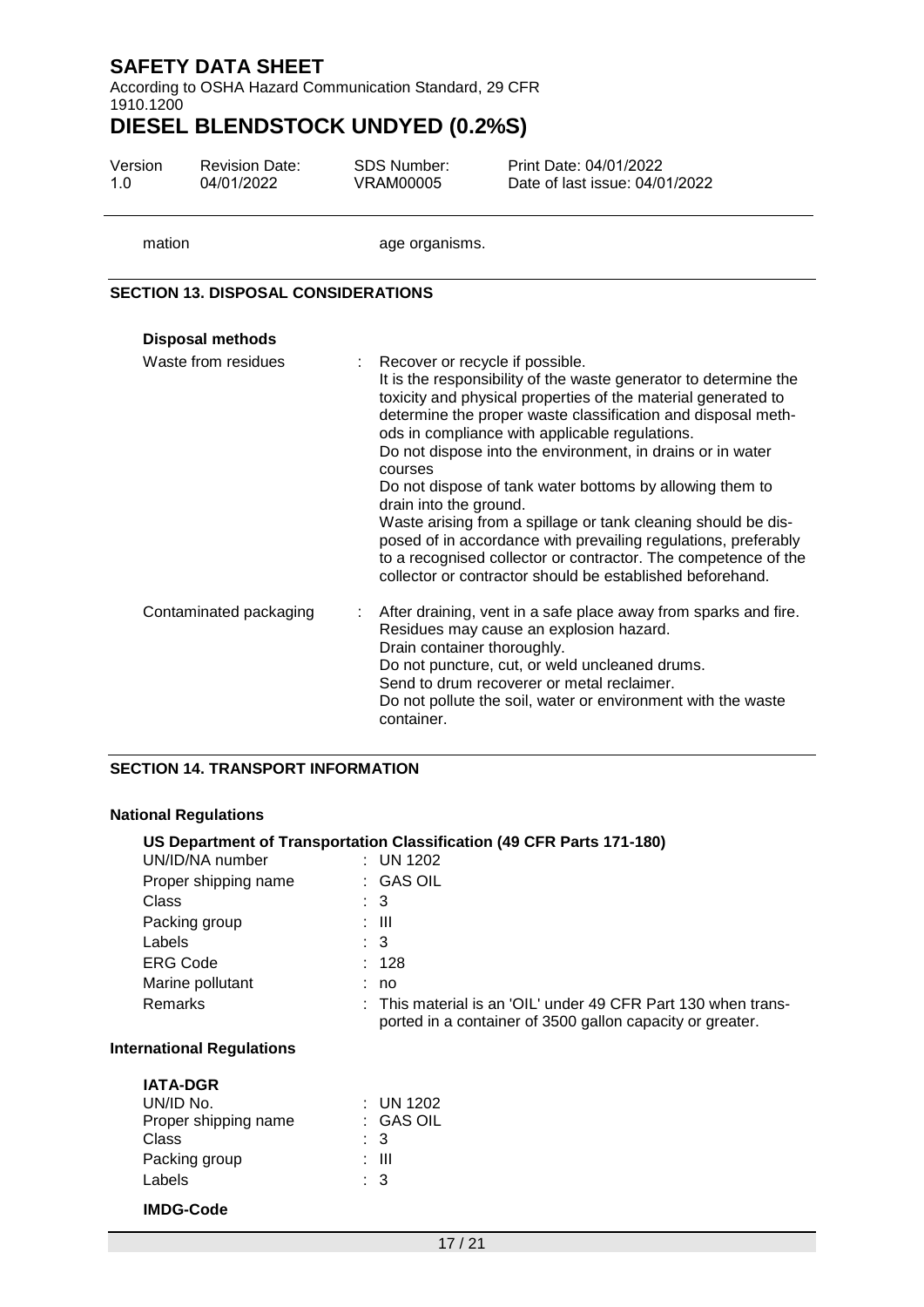According to OSHA Hazard Communication Standard, 29 CFR 1910.1200

# **DIESEL BLENDSTOCK UNDYED (0.2%S)**

| Version<br>1.0 | <b>Revision Date:</b><br>04/01/2022 | <b>SDS Number:</b><br>VRAM00005        | Print Date: 04/01/2022<br>Date of last issue: 04/01/2022 |
|----------------|-------------------------------------|----------------------------------------|----------------------------------------------------------|
|                | UN number                           | : UN 1202                              |                                                          |
| <b>Class</b>   | Proper shipping name                | $\therefore$ GAS OIL<br>$\therefore$ 3 |                                                          |
|                | Packing group                       | : III                                  |                                                          |
| Labels         |                                     | $\therefore$ 3                         |                                                          |

#### **Transport in bulk according to Annex II of MARPOL 73/78 and the IBC Code**

Not applicable for product as supplied. MARPOL Annex 1 rules apply for bulk shipments by sea.

#### **Special precautions for user**

Remarks : Special Precautions: Refer to Section 7, Handling & Storage, for special precautions which a user needs to be aware of or needs to comply with in connection with transport.

#### **SECTION 15. REGULATORY INFORMATION**

Marine pollutant : yes

#### **EPCRA - Emergency Planning and Community Right-to-Know Act**

#### **CERCLA Reportable Quantity**

| Components               | <sup>I</sup> CAS-No. |       | Component RQ   Calculated product RQ |
|--------------------------|----------------------|-------|--------------------------------------|
|                          |                      | (lbs) | (lbs)                                |
| <sup>1</sup> Naphthalene | $91 - 20 - 3$        | 100   |                                      |

\*: Calculated RQ exceeds reasonably attainable upper limit.

The components with RQs are given for information., Vertex HSSE classifies this material as an "oil" un-der the CERCLA Petroleum Exclusion, therefore releases to the environment are not reportable under CERCLA.

#### **SARA 304 Extremely Hazardous Substances Reportable Quantity**

This material does not contain any components with a section 304 EHS RQ.

#### **SARA 302 Extremely Hazardous Substances Threshold Planning Quantity**

This material does not contain any components with a section 302 EHS TPQ.

| SARA 311/312 Hazards | Flammable (gases, aerosols, liquids, or solids)<br>Aspiration hazard<br>Acute toxicity (any route of exposure)<br>Skin corrosion or irritation<br>Carcinogenicity<br>Specific target organ toxicity (single or repeated exposure) |               |                  |
|----------------------|-----------------------------------------------------------------------------------------------------------------------------------------------------------------------------------------------------------------------------------|---------------|------------------|
| <b>SARA 313</b>      | The following components are subject to reporting levels es-<br>tablished by SARA Title III, Section 313:                                                                                                                         |               |                  |
|                      | Naphthalene                                                                                                                                                                                                                       | $91 - 20 - 3$ | $>= 0.1 - < 1\%$ |
|                      |                                                                                                                                                                                                                                   |               |                  |

#### **Clean Water Act**

The following Hazardous Chemicals are listed under the U.S. CleanWater Act, Section 311, Table 117.3:

|  | Naphthalene | $91 - 20 - 3$ | $0.5\,\%$ |
|--|-------------|---------------|-----------|
|--|-------------|---------------|-----------|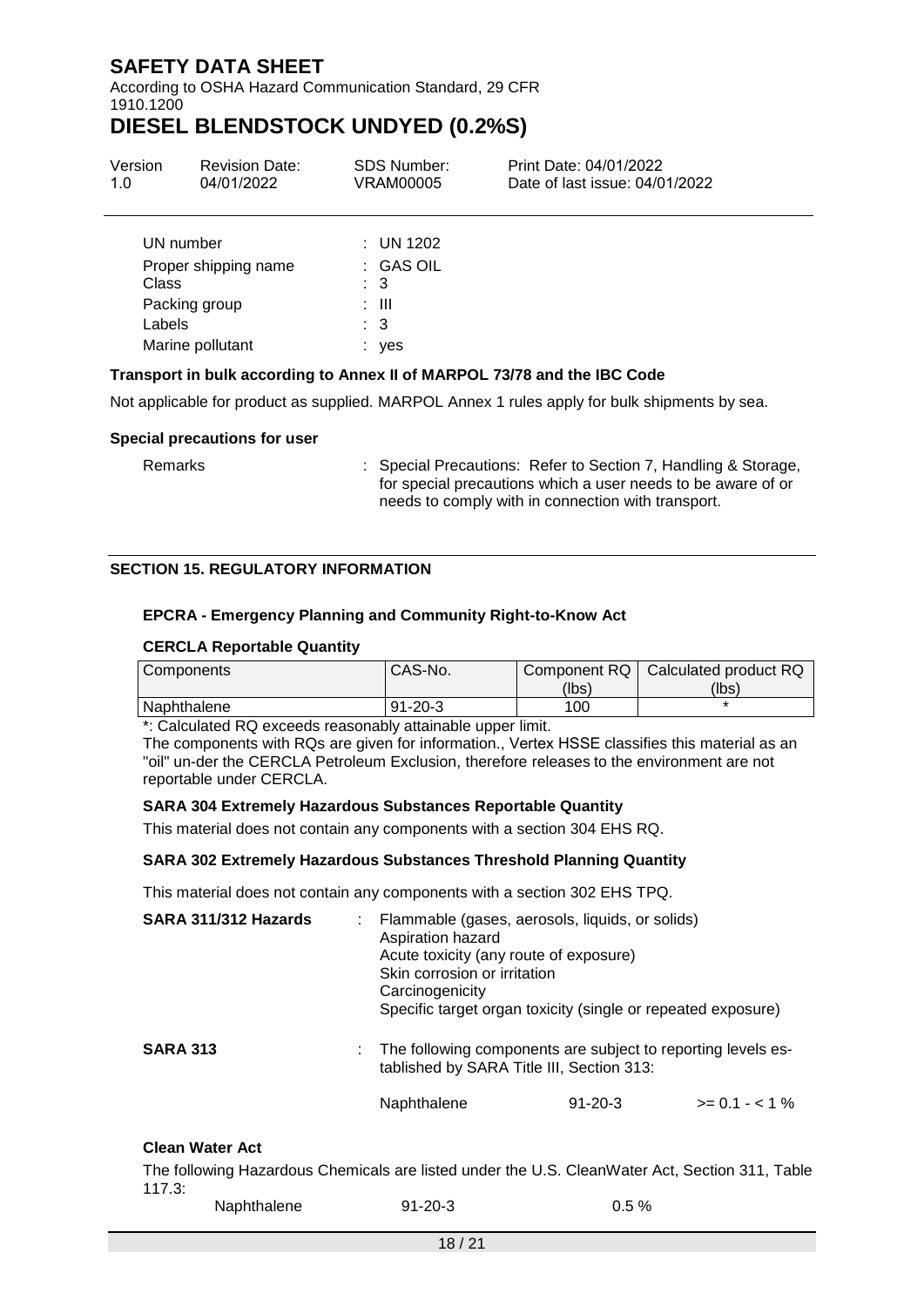According to OSHA Hazard Communication Standard, 29 CFR 1910.1200

# **DIESEL BLENDSTOCK UNDYED (0.2%S)**

| Version | <b>Revision Date:</b> | SDS Number: | Print Date: 04/01/2022         |
|---------|-----------------------|-------------|--------------------------------|
| 1.0     | 04/01/2022            | VRAM00005   | Date of last issue: 04/01/2022 |

#### **US State Regulations**

| Pennsylvania Right To Know      |               |  |  |  |
|---------------------------------|---------------|--|--|--|
| Fuels, diesel                   | 68334-30-5    |  |  |  |
| cumene                          | $98 - 82 - 8$ |  |  |  |
| Naphthalene                     | $91 - 20 - 3$ |  |  |  |
| Pennsylvania Right To Know      |               |  |  |  |
| Fuels, diesel                   | 68334-30-5    |  |  |  |
| cumene                          | $98 - 82 - 8$ |  |  |  |
| Naphthalene                     | $91 - 20 - 3$ |  |  |  |
| <b>New Jersey Right To Know</b> |               |  |  |  |
| Naphthalene                     | $91 - 20 - 3$ |  |  |  |

#### **California Prop. 65**

WARNING: This product can expose you to chemicals including Fuels, diesel, cumene, Naphthalene, which is/are known to the State of California to cause cancer. For more information go to www.P65Warnings.ca.gov.

#### **Other regulations:**

The regulatory information is not intended to be comprehensive. Other regulations may apply to this material.

IARC has classified diesel exhaust emissions as a Class 1 carcinogen - carcinogenic to humans. Steps should be taken to prevent personal exposure to diesel exhaust emissions.

#### **SECTION 16. OTHER INFORMATION**

#### **Further information**

NFPA Rating (Health, Fire, Reac-2, 2, 0 tivity)

#### **Full text of other abbreviations**

| <b>ACGIH</b>               |  | : USA. ACGIH Threshold Limit Values (TLV)                      |
|----------------------------|--|----------------------------------------------------------------|
| OSHA Z-1                   |  | : USA. Occupational Exposure Limits (OSHA) - Table Z-1 Lim-    |
|                            |  | its for Air Contaminants                                       |
| ACGIH / TWA                |  | $\therefore$ 8-hour, time-weighted average                     |
| OSHA Z-1 / TWA             |  | : 8-hour time weighted average                                 |
| Abbreviations and Acronyms |  | : The standard abbreviations and acronyms used in this docu-   |
|                            |  | ment can be looked up in reference literature (e.g. scientific |
|                            |  | dictionaries) and/or websites.                                 |
|                            |  |                                                                |
|                            |  | ACGIH = American Conference of Governmental Industrial         |
|                            |  | <b>Hygienists</b>                                              |
|                            |  | $ADR = European Agreement concerning the International$        |
|                            |  | Carriage of Dangerous Goods by Road                            |
|                            |  | AICS = Australian Inventory of Chemical Substances             |
|                            |  | ASTM = American Society for Testing and Materials              |
|                            |  | BEL = Biological exposure limits                               |
|                            |  | BTEX = Benzene, Toluene, Ethylbenzene, Xylenes                 |
|                            |  | <b>CAS</b> = Chemical Abstracts Service                        |
|                            |  |                                                                |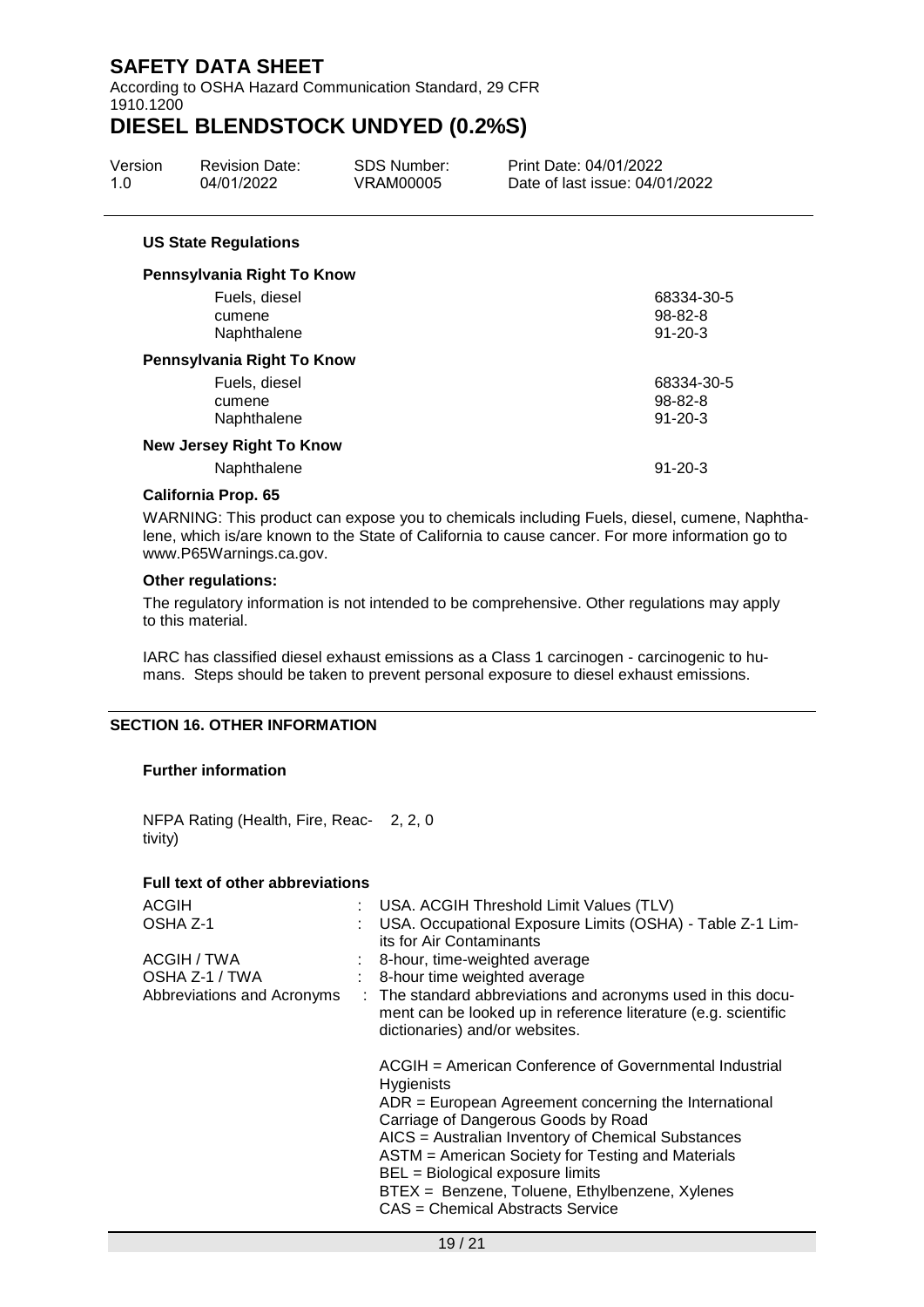According to OSHA Hazard Communication Standard, 29 CFR 1910.1200

# **DIESEL BLENDSTOCK UNDYED (0.2%S)**

| Version<br>1.0 | <b>Revision Date:</b><br>04/01/2022 | SDS Number:<br>VRAM00005                                                                                                                                                                                                                                                                          | Print Date: 04/01/2022<br>Date of last issue: 04/01/2022                                                                                                                                                                                                                                                                                                                                                                                                                                                                                                                                                                                                                                                                                                                                                                                                                                                                                                                                                                                                                                                                                                                                                                                                                                                                                                                                                                                                                                                                                                                                                                                                                                          |
|----------------|-------------------------------------|---------------------------------------------------------------------------------------------------------------------------------------------------------------------------------------------------------------------------------------------------------------------------------------------------|---------------------------------------------------------------------------------------------------------------------------------------------------------------------------------------------------------------------------------------------------------------------------------------------------------------------------------------------------------------------------------------------------------------------------------------------------------------------------------------------------------------------------------------------------------------------------------------------------------------------------------------------------------------------------------------------------------------------------------------------------------------------------------------------------------------------------------------------------------------------------------------------------------------------------------------------------------------------------------------------------------------------------------------------------------------------------------------------------------------------------------------------------------------------------------------------------------------------------------------------------------------------------------------------------------------------------------------------------------------------------------------------------------------------------------------------------------------------------------------------------------------------------------------------------------------------------------------------------------------------------------------------------------------------------------------------------|
|                |                                     | $COC = Cleveland Open-Cup$<br>EC = European Commission<br>gy Of Chemicals<br><b>Chemical Substances</b><br>Inventory<br>Labelling of Chemicals<br>IL50 = Inhibitory Level fifty<br>$LL50 = Lethal$ Loading fifty<br><b>Pollution From Ships</b><br>served Effect Level<br>Substances<br>Chemicals | CEFIC = European Chemical Industry Council<br>CLP = Classification Packaging and Labelling<br>DIN = Deutsches Institut fur Normung<br>DMEL = Derived Minimal Effect Level<br>DNEL = Derived No Effect Level<br>DSL = Canada Domestic Substance List<br>EC50 = Effective Concentration fifty<br>ECETOC = European Center on Ecotoxicology and Toxicolo-<br>ECHA = European Chemicals Agency<br>EINECS = The European Inventory of Existing Commercial<br>EL50 = Effective Loading fifty<br><b>ENCS</b> = Japanese Existing and New Chemical Substances<br>EWC = European Waste Code<br>GHS = Globally Harmonised System of Classification and<br>IARC = International Agency for Research on Cancer<br>IATA = International Air Transport Association<br>IC50 = Inhibitory Concentration fifty<br><b>IMDG</b> = International Maritime Dangerous Goods<br>INV = Chinese Chemicals Inventory<br>IP346 = Institute of Petroleum test method $N^{\circ}$ 346 for the<br>determination of polycyclic aromatics DMSO-extractables<br>KECI = Korea Existing Chemicals Inventory<br>LC50 = Lethal Concentration fifty<br>$LD50 = Lethal Does fifty per cent.$<br>LL/EL/IL = Lethal Loading/Effective Loading/Inhibitory loading<br>MARPOL = International Convention for the Prevention of<br>NOEC/NOEL = No Observed Effect Concentration / No Ob-<br>OE_HPV = Occupational Exposure - High Production Volume<br>PBT = Persistent, Bioaccumulative and Toxic<br>PICCS = Philippine Inventory of Chemicals and Chemical<br><b>PNEC</b> = Predicted No Effect Concentration<br><b>REACH</b> = Registration Evaluation And Authorisation Of<br>RID = Regulations Relating to International Carriage of Dan- |
|                |                                     | gerous Goods by Rail                                                                                                                                                                                                                                                                              | SKIN_DES = Skin Designation<br>STEL = Short term exposure limit<br>TRA = Targeted Risk Assessment<br>TSCA = US Toxic Substances Control Act                                                                                                                                                                                                                                                                                                                                                                                                                                                                                                                                                                                                                                                                                                                                                                                                                                                                                                                                                                                                                                                                                                                                                                                                                                                                                                                                                                                                                                                                                                                                                       |
|                |                                     |                                                                                                                                                                                                                                                                                                   | TWA = Time-Weighted Average<br>vPvB = very Persistent and very Bioaccumulative                                                                                                                                                                                                                                                                                                                                                                                                                                                                                                                                                                                                                                                                                                                                                                                                                                                                                                                                                                                                                                                                                                                                                                                                                                                                                                                                                                                                                                                                                                                                                                                                                    |

This product is intended for use in closed systems only.